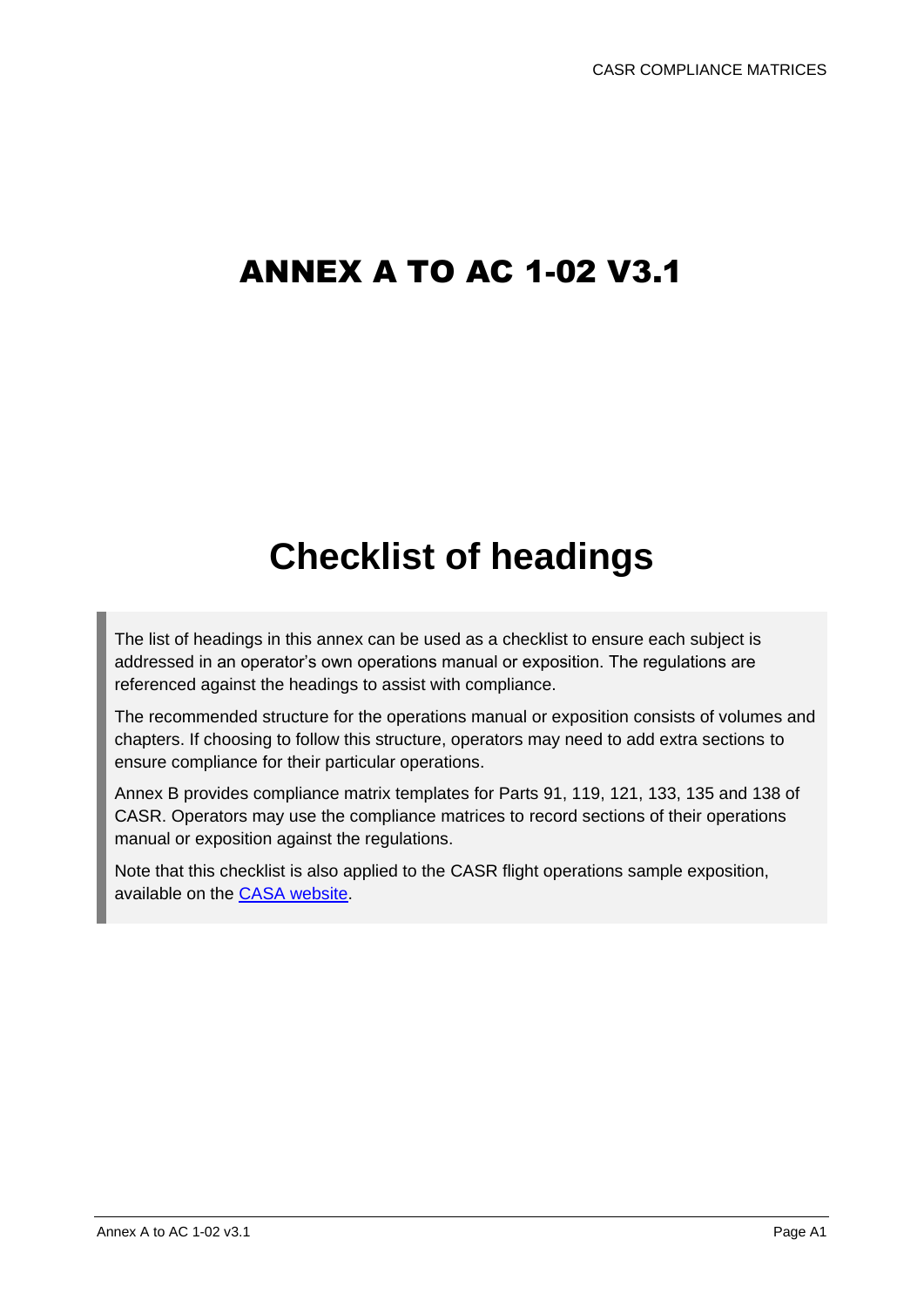## **Checklist of headings – Volume 1 - Policy and procedures**

| Vol            | <b>Section</b> | Table of contents                             | Part 91 | <b>Part 119</b>                                                          | <b>Part 121</b> | <b>Part 133</b> | <b>Part 135</b> | <b>Part 138</b>                                                          | <b>Comments</b> |
|----------------|----------------|-----------------------------------------------|---------|--------------------------------------------------------------------------|-----------------|-----------------|-----------------|--------------------------------------------------------------------------|-----------------|
|                |                | <b>Volume 1 - Policy and procedures</b>       |         |                                                                          |                 |                 |                 |                                                                          |                 |
| $\mathbf{1}$   | 1.1            | General - Organisation                        |         |                                                                          |                 |                 |                 |                                                                          |                 |
| $\overline{1}$ | 1.1.1          | CEO statement                                 |         |                                                                          |                 |                 |                 |                                                                          |                 |
| $\mathbf{1}$   | 1.1.2          | Operator information                          |         | $119.205(1)(a)$ -<br>(b), (1)(e)(iii),<br>$(1)(c)$ , $(1)(g)$<br>119.110 |                 |                 |                 | $138.155(1)(a)$ -<br>(b), (1)(e)(iii),<br>$(1)(c)$ , $(1)(g)$<br>138.070 |                 |
| $\overline{1}$ | 1.1.3          | Providing personnel with<br>this document     |         | 119.215                                                                  | 121.080         | 133.050         | 135.060         | 138.165                                                                  |                 |
| $\overline{1}$ | 1.1.4          | Compliance with this<br>document by personnel |         | 119.210<br>119.220                                                       |                 |                 |                 | 138.160                                                                  |                 |
| $\overline{1}$ | 1.2            | Safety policy                                 |         | 119.190                                                                  |                 |                 |                 | 138.145<br>138.155(1)(I)<br>138.140(2)(a)                                |                 |
| $\overline{1}$ | 1.2.1          | Safety policy statement                       |         | 119.130<br>119.205(1)(h)                                                 |                 |                 |                 | 138.085<br>138.155(1)(I)                                                 |                 |
| $\overline{1}$ | 1.2.2          | Flight data analysis<br>program               |         | 119.195                                                                  |                 |                 |                 |                                                                          |                 |
| $\overline{1}$ | 1.3            | Key personnel                                 |         |                                                                          |                 |                 |                 |                                                                          |                 |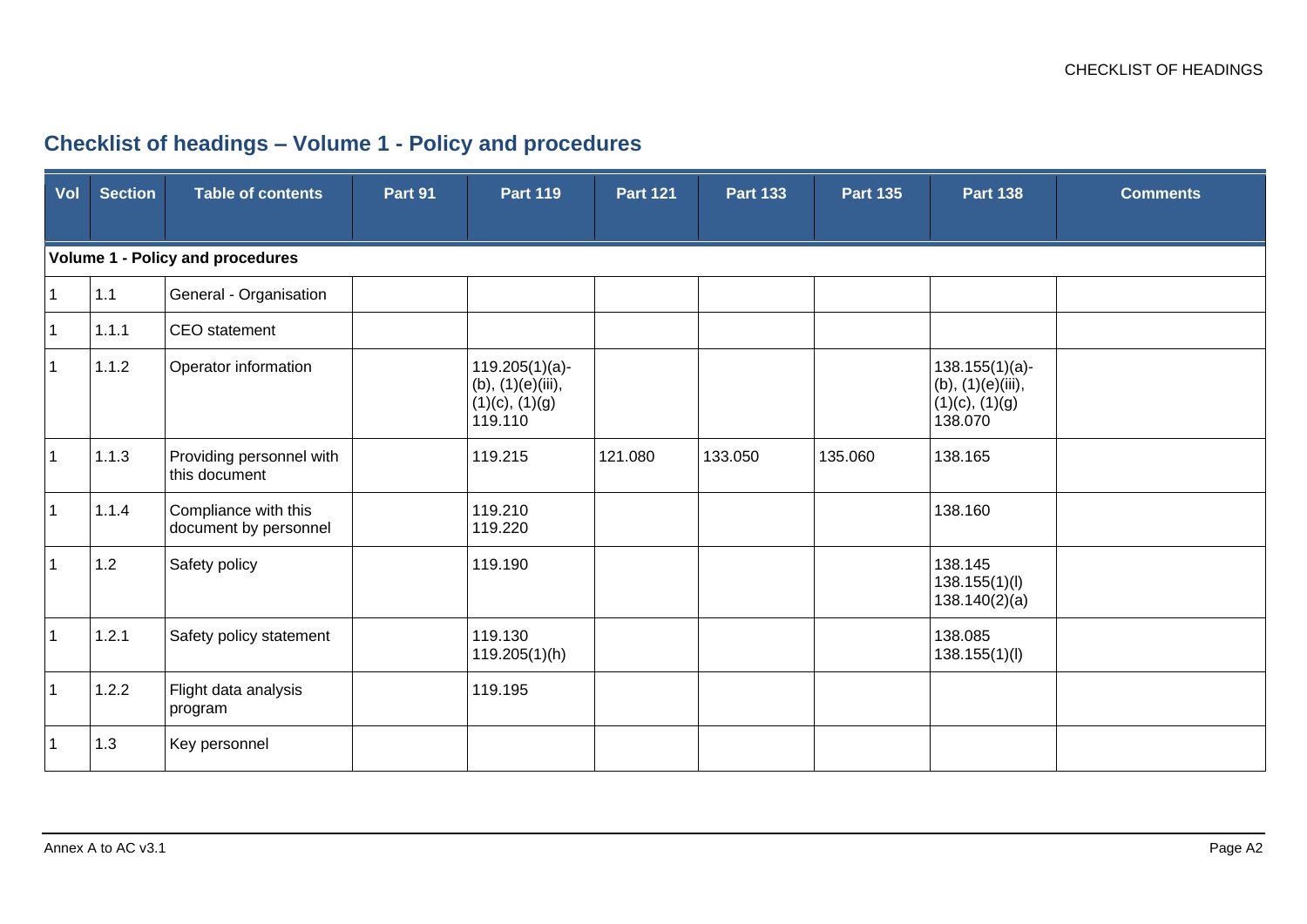| Vol          | <b>Section</b> | <b>Table of contents</b>                                                        | Part 91 | <b>Part 119</b>                                   | <b>Part 121</b> | <b>Part 133</b> | <b>Part 135</b> | <b>Part 138</b>                                          | <b>Comments</b> |
|--------------|----------------|---------------------------------------------------------------------------------|---------|---------------------------------------------------|-----------------|-----------------|-----------------|----------------------------------------------------------|-----------------|
| $\mathbf{1}$ | 1.3.1          | List of key personnel                                                           |         | 119.205(1)(e)<br>$(iii-iv)$                       |                 |                 |                 | 138.155(1)(e)<br>$(iii-iv)$                              |                 |
| $\mathbf{1}$ | 1.3.2          | Key personnel positions<br>must be filled                                       |         | 119.080(1)(c)                                     |                 |                 |                 | 138.050(1)(c)(ii)                                        |                 |
| $\mathbf 1$  | 1.3.3          | Appointment of key<br>personnel                                                 |         | 119.020<br>119.090<br>119.120<br>119.130(1)(a)(i) |                 |                 |                 | 138.012<br>138.062(2)&(3)<br>138.080<br>138.085(1)(a)(i) |                 |
| $\mathbf 1$  | 1.3.4          | Procedures for when key<br>personnel cannot carry<br>out their responsibilities |         | 119.115<br>119.080(1)(f)(g)<br>119.090            |                 |                 |                 | 138.050(1)(c)<br>138.062<br>138.075                      |                 |
| $\mathbf{1}$ | 1.3.5          | Chief executive officer<br>(CEO)                                                |         | 119.025<br>119.125<br>119.165<br>119.130          |                 |                 |                 | 138.120<br>138.085                                       |                 |
| $\mathbf{1}$ | 1.3.6          | Head of flying operations<br>(HOFO)                                             |         | 119.135<br>119.140<br>119.165                     |                 |                 |                 | 138.090<br>138.095<br>138.120                            |                 |
| $\mathbf{1}$ | 1.3.7          | Head of training and<br>checking (HOTC)                                         |         | 119.145<br>119.050<br>119.165                     |                 |                 |                 | 138.100<br>138.105<br>138.120                            |                 |
| $\mathbf{1}$ | 1.3.8          | Safety manager (SM)                                                             |         | 119.155<br>119.160<br>119.165                     |                 |                 |                 | 138.110<br>138.115<br>138.120                            |                 |
| $\mathbf{1}$ | 1.4            | Administration of this                                                          |         |                                                   |                 |                 |                 |                                                          |                 |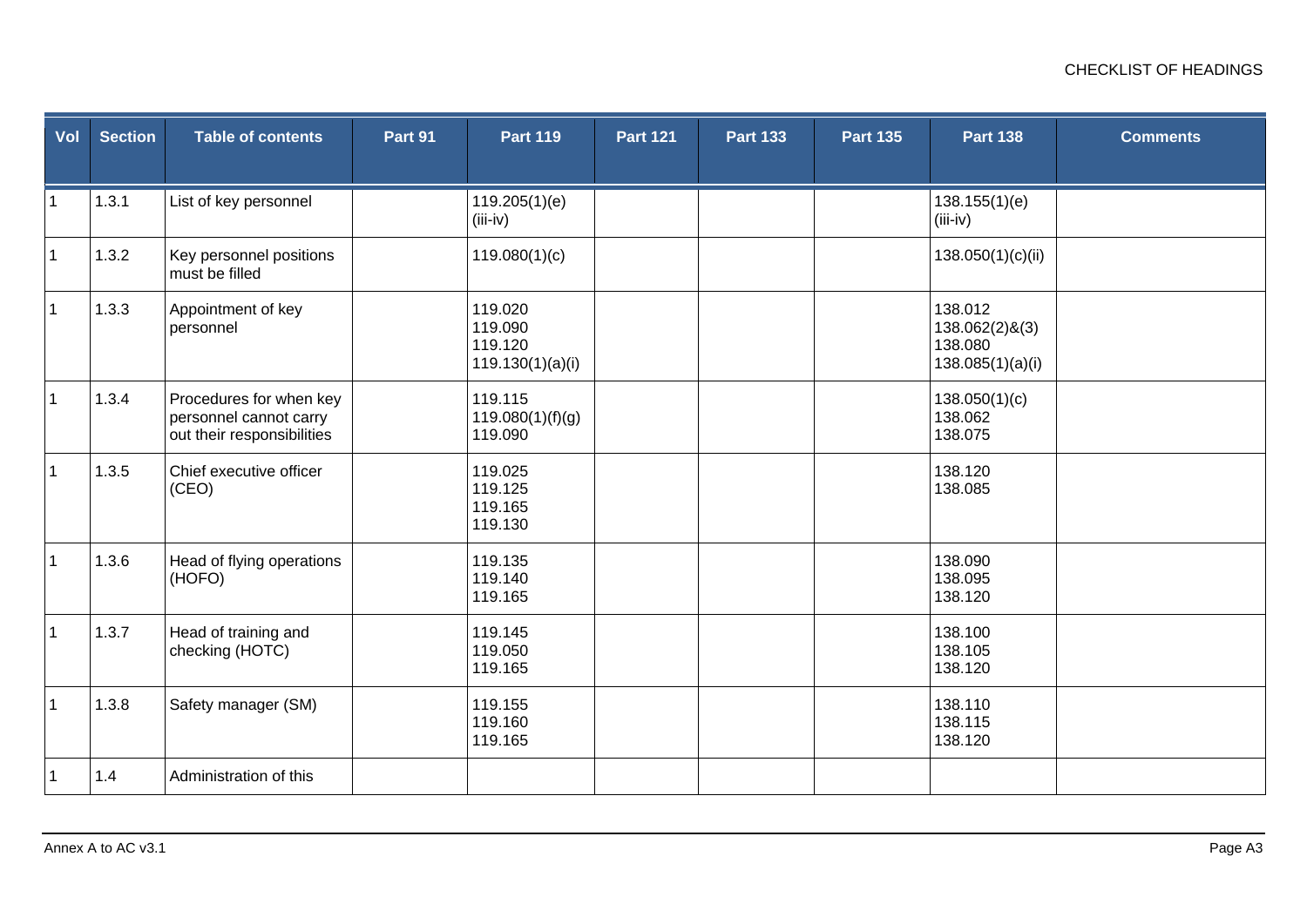| Vol          | <b>Section</b> | <b>Table of contents</b>                                      | Part 91 | <b>Part 119</b>               | <b>Part 121</b> | <b>Part 133</b> | <b>Part 135</b> | <b>Part 138</b>               | <b>Comments</b> |
|--------------|----------------|---------------------------------------------------------------|---------|-------------------------------|-----------------|-----------------|-----------------|-------------------------------|-----------------|
|              |                |                                                               |         |                               |                 |                 |                 |                               |                 |
|              |                | exposition                                                    |         |                               |                 |                 |                 |                               |                 |
| $\mathbf{1}$ | 1.4.1          | Continuous improvement<br>of this exposition                  |         | 119.130(1)(d)                 |                 |                 |                 | 138.085(1)(e)                 |                 |
| $\mathbf 1$  | 1.4.2          | Monitoring compliance<br>with this exposition                 |         | 119.140(2)(a)                 |                 |                 |                 | 138.095(2)(a)                 |                 |
| $\mathbf 1$  | 1.4.3          | Amendments                                                    |         |                               |                 |                 |                 |                               |                 |
| $\mathbf{1}$ | 1.5            | Record keeping and<br>management                              |         |                               |                 |                 |                 |                               |                 |
| $\mathbf 1$  | 1.5.1          | Control of records                                            |         |                               |                 |                 |                 |                               |                 |
| $\mathbf{1}$ | 1.5.2          | Personnel training and<br>checking records                    |         | 119.225<br>119.230<br>119.240 |                 |                 |                 | 138.170<br>138.175<br>138.185 |                 |
| $\mathbf{1}$ | 1.5.3          | Copies of flight crew<br>licences and medical<br>certificates |         | 119.235                       |                 |                 |                 | 138.180                       |                 |
| $\mathbf{1}$ | 1.5.4          | Other records                                                 |         | 119.245<br>119.250            |                 |                 |                 |                               |                 |
| $\mathbf{1}$ | 1.5.5          | Disposal of records                                           |         |                               |                 |                 |                 |                               |                 |
| $\mathbf{1}$ | 1.5.6          | Requests for records<br>made by CASA                          |         |                               |                 |                 |                 |                               |                 |
| $\mathbf 1$  | 1.6            | Reference library                                             |         |                               |                 |                 |                 |                               |                 |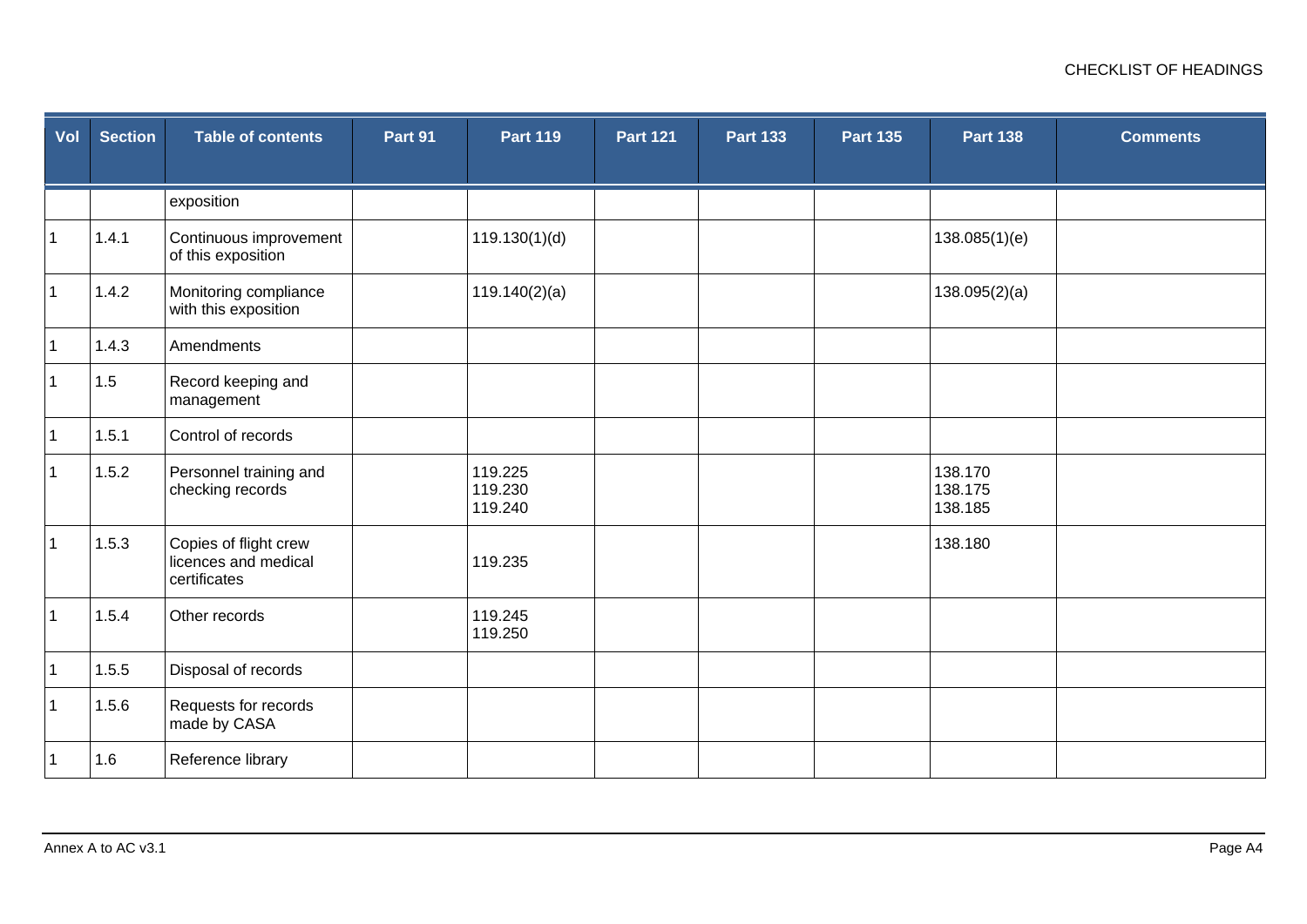| Vol          | <b>Section</b> | <b>Table of contents</b>                             | Part 91 | <b>Part 119</b>                                | <b>Part 121</b> | <b>Part 133</b> | <b>Part 135</b> | <b>Part 138</b>                                                | <b>Comments</b> |
|--------------|----------------|------------------------------------------------------|---------|------------------------------------------------|-----------------|-----------------|-----------------|----------------------------------------------------------------|-----------------|
| $\mathbf{1}$ | 1.6.1          | Composition of reference<br>library                  |         | 119.040<br>119.140                             |                 |                 |                 | 138.195                                                        |                 |
| $\mathbf{1}$ | 1.6.2          | Access to reference<br>library                       |         |                                                |                 |                 |                 | 138.195                                                        |                 |
| $\mathbf{1}$ | 1.6.3          | Amendment and<br>maintenance of reference<br>library |         | 119.140                                        |                 |                 |                 | 138.195                                                        |                 |
| $\mathbf{1}$ | 1.7            | Facilities and resources                             |         | 119.130(1)(a)(iii)                             |                 |                 |                 | 138.085(1)(a)(iii)                                             |                 |
| $\mathbf{1}$ | 1.7.1          | Description of building<br>infrastructure            |         |                                                |                 |                 |                 |                                                                |                 |
| $\mathbf{1}$ | 1.7.2          | Aircraft resources and<br>management                 |         | 119.205(1)(i)                                  |                 |                 |                 | 138.155(1)(i)                                                  |                 |
| $\mathbf{1}$ | 1.8            | Management of change                                 |         | Subpart 119.C                                  |                 |                 |                 | Division 138.B.3                                               |                 |
| $\mathbf{1}$ | 1.8.1          | Change overview                                      |         | 119.100                                        |                 |                 |                 | 138.066                                                        |                 |
| $\mathbf{1}$ | 1.8.2          | Change process                                       |         | 119.020<br>119.090<br>119.100<br>119.205(1)(m) |                 |                 |                 | 138.012<br>138.060<br>138.062<br>138.066<br>138.145<br>138.155 |                 |
| $\mathbf{1}$ | 1.9            | Operational personnel                                |         |                                                |                 |                 |                 |                                                                |                 |
| $\mathbf 1$  | 1.9.1          | Personnel to be fit for<br>duty                      | 91.520  |                                                |                 |                 |                 |                                                                |                 |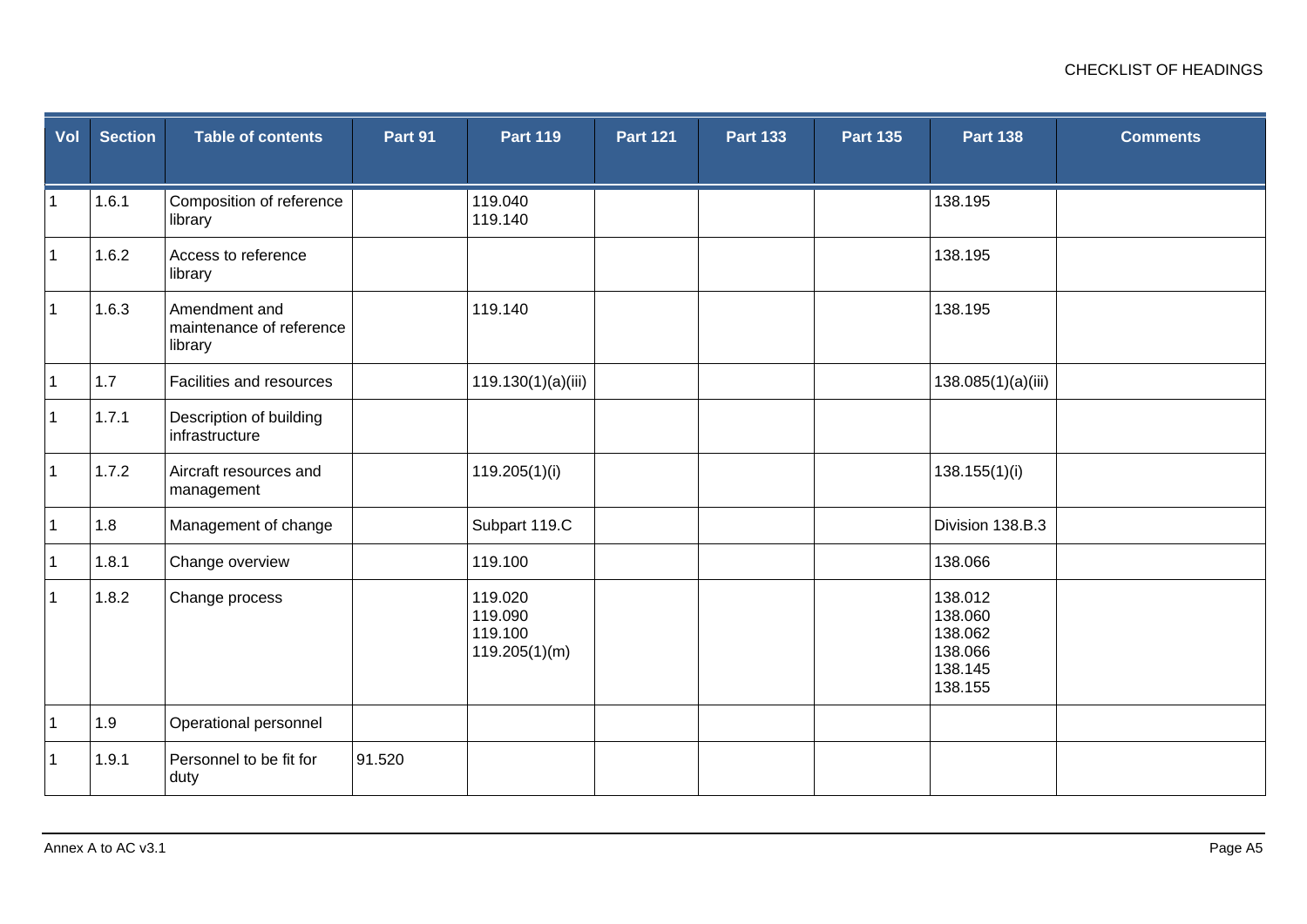| Vol          | <b>Section</b> | <b>Table of contents</b>                        | Part 91          | <b>Part 119</b>          | <b>Part 121</b>                                                                                                                                                              | <b>Part 133</b>                                                                                            | <b>Part 135</b>                                                                                                                             | <b>Part 138</b>                                                                            | <b>Comments</b> |
|--------------|----------------|-------------------------------------------------|------------------|--------------------------|------------------------------------------------------------------------------------------------------------------------------------------------------------------------------|------------------------------------------------------------------------------------------------------------|---------------------------------------------------------------------------------------------------------------------------------------------|--------------------------------------------------------------------------------------------|-----------------|
| $\mathbf{1}$ | 1.9.2          | Types of operational<br>personnel               |                  |                          |                                                                                                                                                                              |                                                                                                            |                                                                                                                                             |                                                                                            |                 |
| $\mathbf{1}$ | 1.9.3          | Flight crew                                     | 91.215<br>91.220 | 119.205(1)(h)<br>119.235 | 121.055<br>121.475<br>121.480<br>121.485<br>121.490<br>121.495<br>121.500<br>121.505<br>121.515<br>121.520<br>121.525<br>121.530<br>121.535<br>121.540<br>121.545<br>121.550 | 133.030<br>133.370<br>133.375<br>133.380<br>133.385<br>133.390<br>133.400<br>133.410<br>133.415<br>133.420 | 135.040<br>135.380<br>135.385<br>135.390<br>135.395<br>135.400<br>135.405<br>135.410<br>135.415<br>135.420<br>135.425<br>135.430<br>135.435 | 138.155(1)(h)<br>138.180<br>138.210<br>138.475<br>138.480<br>138.485<br>138.490<br>138.500 |                 |
| $\mathbf{1}$ | 1.9.4          | Senior base pilot                               |                  | 119.205(1)(h)            |                                                                                                                                                                              |                                                                                                            |                                                                                                                                             | 138.155(1)(h)                                                                              |                 |
| $\mathbf{1}$ | 1.9.5          | Air crew members                                |                  |                          |                                                                                                                                                                              | 133.455<br>133.460<br>133.465                                                                              | 135.445<br>135.450<br>135.455                                                                                                               | 138.540                                                                                    |                 |
| $\mathbf 1$  | 1.9.6          | <b>Task specialists</b>                         |                  |                          |                                                                                                                                                                              |                                                                                                            |                                                                                                                                             | 138.580                                                                                    |                 |
| $\mathbf{1}$ | 1.9.7          | Medical transport<br>specialists                |                  |                          |                                                                                                                                                                              | 133.470<br>133.475                                                                                         | 135.460<br>135.465                                                                                                                          |                                                                                            |                 |
| $\mathbf{1}$ | 1.9.8          | Other operational safety-<br>critical personnel |                  | Subpart 119.E            | 121.145                                                                                                                                                                      | 133.115                                                                                                    | 135.125                                                                                                                                     | 138.135                                                                                    |                 |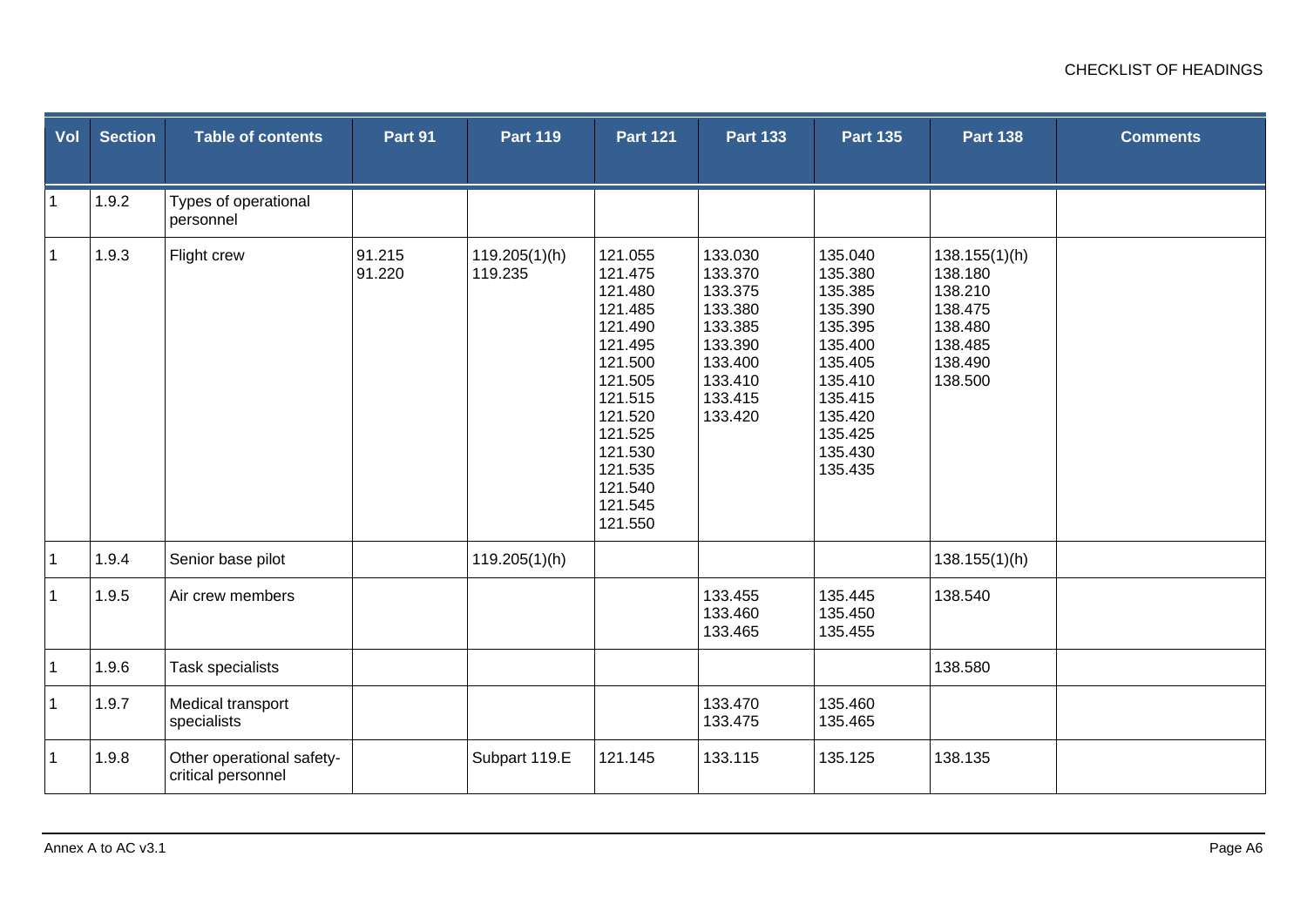| Vol | <b>Section</b> | <b>Table of contents</b>                 | Part 91 | <b>Part 119</b> | <b>Part 121</b>    | <b>Part 133</b> | <b>Part 135</b>    | <b>Part 138</b> | <b>Comments</b> |
|-----|----------------|------------------------------------------|---------|-----------------|--------------------|-----------------|--------------------|-----------------|-----------------|
|     | 1.9.9          | Engineering and<br>maintenance staff     |         |                 |                    |                 |                    |                 |                 |
|     | 1.9.10         | Cosmic radiation                         |         |                 | 121.365<br>121.370 | 133.290(d)      | 135.330<br>135.335 |                 |                 |
|     | 1.10           | Management of alcohol<br>and other drugs |         |                 |                    |                 |                    |                 |                 |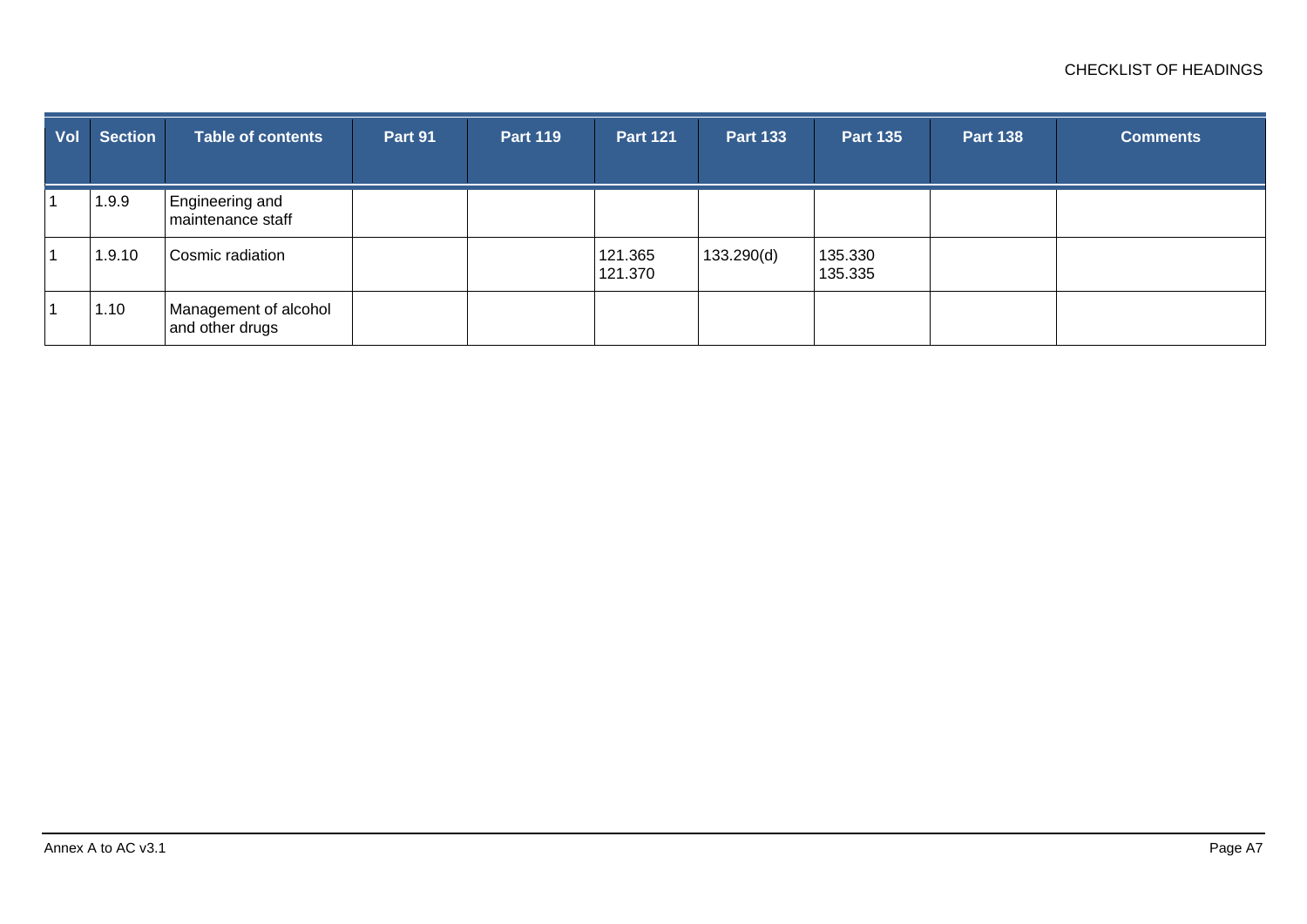## **Checklist of headings – Volume 2 - Aircraft operations**

| Vol            | <b>Section</b> | <b>TABLE OF CONTENTS</b>                                       | Part 91                              | <b>Part 119</b> | <b>Part 121</b>                          | <b>Part 133</b>                          | <b>Part 135</b>                          | <b>Part 138</b>     | <b>Comments</b> |
|----------------|----------------|----------------------------------------------------------------|--------------------------------------|-----------------|------------------------------------------|------------------------------------------|------------------------------------------|---------------------|-----------------|
|                |                |                                                                |                                      |                 |                                          |                                          |                                          |                     |                 |
|                |                | <b>Volume 2 - Aircraft operations</b>                          |                                      |                 |                                          |                                          |                                          |                     |                 |
| $\overline{2}$ | 2.1            | Operational policy and<br>procedures                           |                                      |                 |                                          |                                          |                                          |                     |                 |
| $\overline{2}$ | 2.1.1          | Documents to be carried<br>on flights                          | 91.100<br>91.105<br>91.110<br>91.115 |                 | 121.070<br>121.075<br>121.085<br>121.105 | 133.040<br>133.045<br>133.060<br>133.075 | 135.050<br>135.055<br>135.070<br>135.085 | 138.215<br>138.220  |                 |
| $\overline{2}$ | 2.1.2          | Operational control                                            |                                      |                 | 121.160                                  | 133.125                                  | 135.135                                  | Division<br>138.D.1 |                 |
| $\overline{2}$ | 2.1.3          | Portable electronic<br>devices                                 | 91.170                               |                 | 121.350                                  | 133.280                                  | 135.315                                  |                     |                 |
| $\overline{2}$ | 2.1.4          | Operation of portable<br>electronic devices by<br>crew members | 91.175                               |                 | 121.350                                  | 133.280                                  | 135.315                                  |                     |                 |
| $\overline{2}$ | 2.1.5          | Electronic flight bag -<br>administration                      |                                      |                 |                                          |                                          |                                          |                     |                 |
| $\overline{2}$ | 2.1.6          | Electronic flight bag -<br>operational use                     |                                      |                 |                                          |                                          |                                          |                     |                 |
| $\overline{2}$ | 2.1.7          | Availability of checklists                                     | 91.095                               |                 | 121.055<br>121.070                       | 133.030<br>133.040                       | 135.040<br>135.050                       | 138.210<br>138.215  |                 |
| $\overline{2}$ | 2.1.8          | Authority and                                                  | 91.215                               |                 |                                          |                                          |                                          |                     |                 |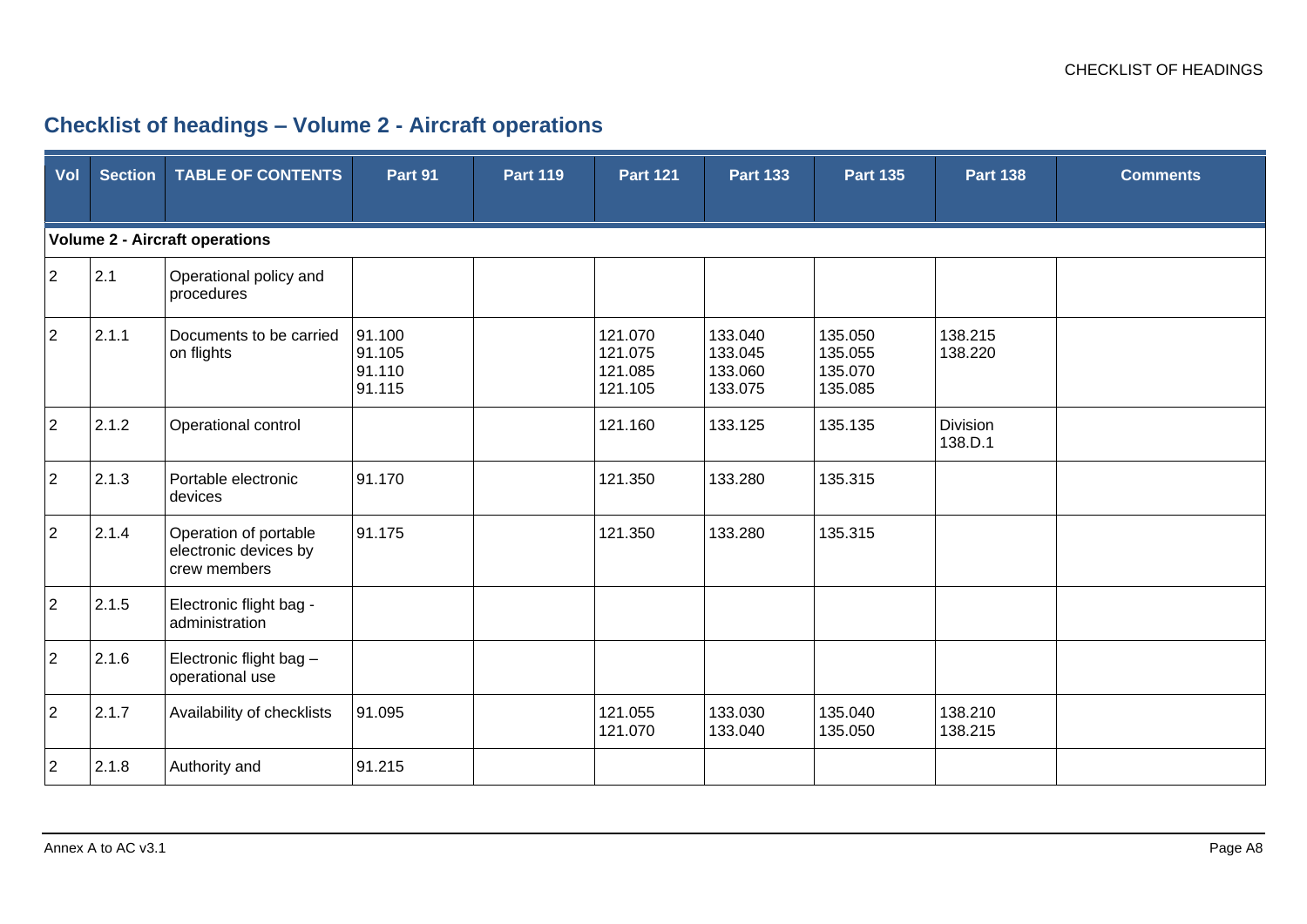| Vol            | <b>Section</b> | <b>TABLE OF CONTENTS</b>                                          | Part 91                              | <b>Part 119</b> | <b>Part 121</b> | <b>Part 133</b> | <b>Part 135</b> | <b>Part 138</b> | <b>Comments</b> |
|----------------|----------------|-------------------------------------------------------------------|--------------------------------------|-----------------|-----------------|-----------------|-----------------|-----------------|-----------------|
|                |                | responsibilities of the pilot<br>in command                       |                                      |                 |                 |                 |                 |                 |                 |
| $\overline{2}$ | 2.1.9          | Actions and directions by<br>operator or pilot in<br>command      | 91.220                               |                 |                 |                 |                 |                 |                 |
| $\overline{2}$ | 2.1.10         | Crew members-power<br>of arrest                                   | 91.225                               |                 |                 |                 |                 |                 |                 |
| $\overline{2}$ | 2.1.11         | Crew meals during flight                                          |                                      | 119.205(1)(h)   |                 |                 |                 |                 |                 |
| $\overline{2}$ | 2.1.12         | Carriage of CASA officers                                         |                                      | 119.205(1)(h)   |                 |                 |                 | 138.155(1)(h)   |                 |
| $\overline{2}$ | 2.1.13         | Taxiing of aircraft                                               |                                      | 119.205(1)(h)   |                 |                 |                 | 138.155(1)(h)   |                 |
| $\overline{2}$ | 2.1.14         | Minimum heights                                                   | 91.265<br>91.267<br>91.277<br>91.305 |                 |                 |                 |                 | 138.275         |                 |
| $\overline{2}$ | 2.1.15         | Aircraft not to be<br>operated in manner that<br>creates a hazard | 91.055                               |                 |                 |                 |                 |                 |                 |
| $\overline{2}$ | 2.1.16         | Simulation of emergency<br>or abnormal situations                 |                                      |                 |                 | 133.205         | 135.245         |                 |                 |
| $\overline{2}$ | 2.1.17         | Procedures for reporting<br>and recording defects etc             |                                      |                 | 121.120         | 133.090         | 135.100         | 138.230         |                 |
| $\overline{2}$ | 2.1.18         | Procedures for reporting<br>and recording incidents               |                                      |                 | 121.125         | 133.095         | 135.105         | 138.235         |                 |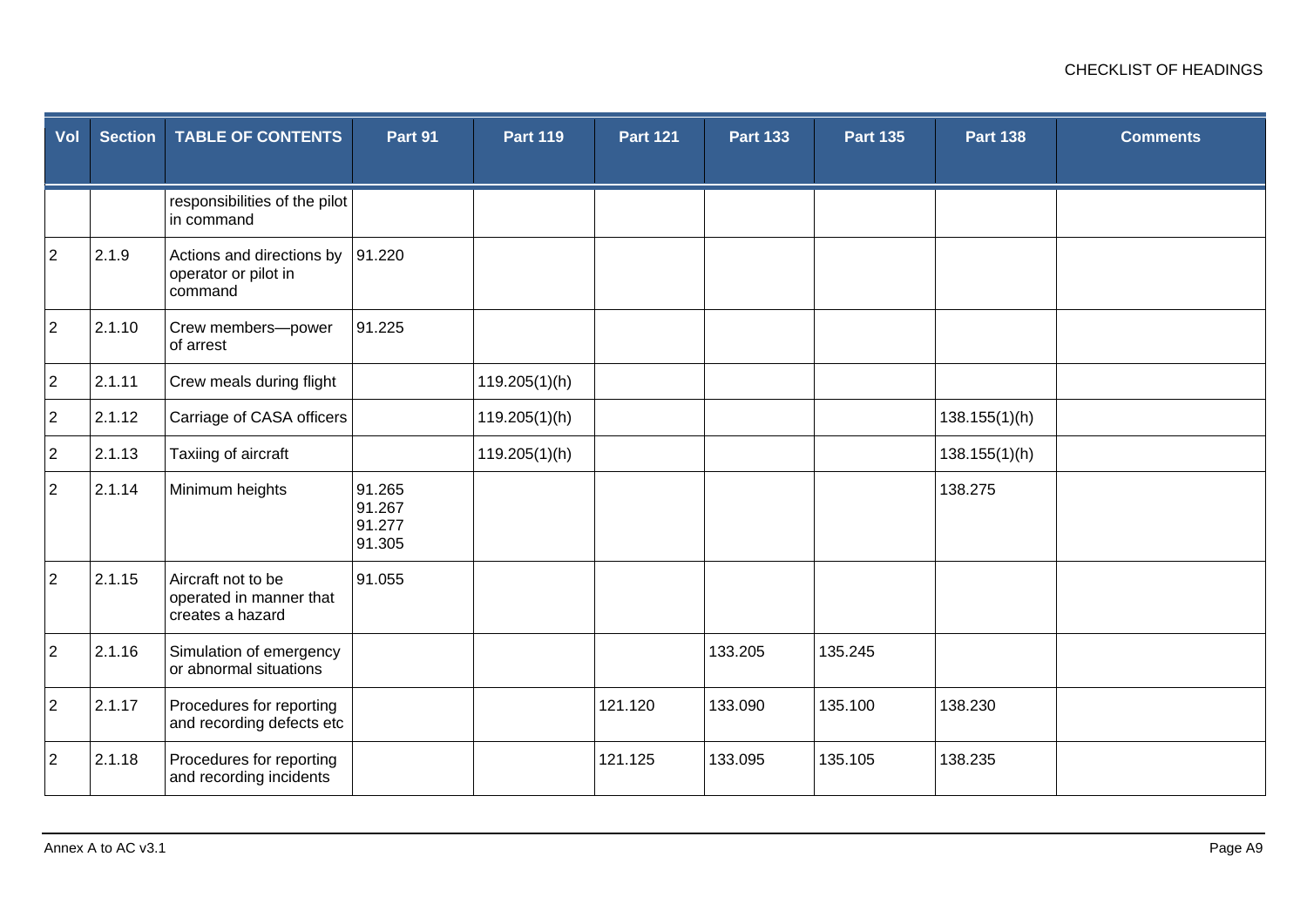| Vol            | <b>Section</b> | <b>TABLE OF CONTENTS</b>                                  | Part 91 | <b>Part 119</b> | <b>Part 121</b>    | <b>Part 133</b>    | <b>Part 135</b>    | <b>Part 138</b>          | <b>Comments</b> |
|----------------|----------------|-----------------------------------------------------------|---------|-----------------|--------------------|--------------------|--------------------|--------------------------|-----------------|
| $\overline{2}$ | 2.2            | Crew members                                              |         |                 |                    |                    |                    |                          |                 |
| $\overline{2}$ | 2.2.1          | Seating for flight crew                                   | 91.550  |                 |                    |                    |                    |                          |                 |
| $\overline{2}$ | 2.2.2          | Seating for other crew<br>members                         | 91.555  |                 | 121.380            |                    |                    | 138.375                  |                 |
| $\overline{2}$ | 2.2.3          | Persons not to be carried<br>in certain parts of aircraft | 91.200  |                 |                    |                    |                    | 138.410                  |                 |
| $\overline{2}$ | 2.2.4          | Safety harnesses                                          |         |                 |                    |                    |                    | 138.375                  |                 |
| $\overline{2}$ | 2.2.5          | Crew members to be fit<br>for duty                        | 91.520  |                 |                    |                    |                    |                          |                 |
| $\overline{2}$ | 2.2.6          | Smoking not permitted                                     | 91.530  |                 |                    |                    |                    |                          |                 |
| $\overline{2}$ | 2.3            | Carriage of passengers<br>and cargo                       |         |                 |                    |                    |                    |                          |                 |
| $\overline{2}$ | 2.3.1          | Type of passengers                                        |         |                 |                    |                    |                    | 138.305                  |                 |
| $\overline{2}$ | 2.3.2          | Briefing of passengers                                    | 91.565  |                 | 121.280<br>121.285 | 133.235<br>133.240 | 135.275<br>135.280 | 138.305                  |                 |
| $\overline{2}$ | 2.3.3          | Carriage of restricted<br>persons                         |         |                 | 121.250            | 133.210            | 135.250            | 138.320                  |                 |
| $\overline{2}$ | 2.3.4          | Ground operations and<br>movement of persons              |         | 119.205(1)(h)   | 121.215            | 133.175            | 135.200            | 138.155(1)(h)<br>138.280 |                 |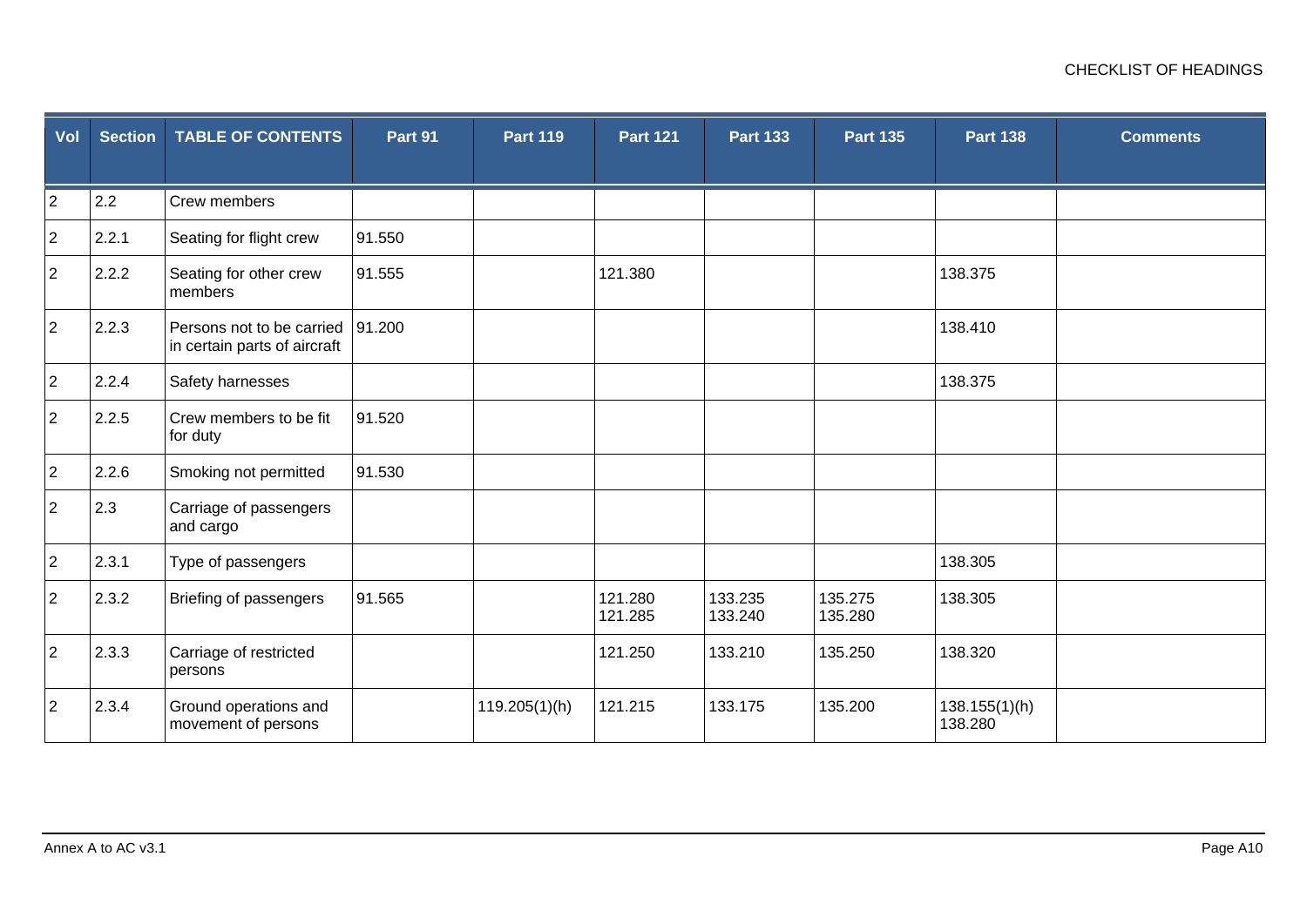| Vol            | <b>Section</b> | <b>TABLE OF CONTENTS</b>                                                | Part 91                    | <b>Part 119</b> | <b>Part 121</b>    | <b>Part 133</b>    | <b>Part 135</b>    | <b>Part 138</b> | <b>Comments</b> |
|----------------|----------------|-------------------------------------------------------------------------|----------------------------|-----------------|--------------------|--------------------|--------------------|-----------------|-----------------|
| $\overline{2}$ | 2.3.5          | Carriage of passengers in<br>seats at which dual<br>controls are fitted |                            |                 |                    | 133.120            | 135.130            | 138.305         |                 |
| $\overline{2}$ | 2.3.6          | Cabin safety procedures                                                 |                            | 119.205(1)(h)   |                    |                    |                    | 138.155(1)(h)   |                 |
| $\overline{2}$ | 2.3.7          | Means of passenger<br>communication                                     | 91.540                     |                 |                    |                    |                    |                 |                 |
| $\overline{2}$ | 2.3.8          | Use of seatbelts                                                        | 91.570                     |                 |                    |                    |                    |                 |                 |
| $\overline{2}$ | 2.3.9          | Passengers-compliance 91.575<br>with safety directions                  |                            |                 |                    |                    |                    |                 |                 |
| $\overline{2}$ | 2.3.10         | Psychoactive substances                                                 | 91.780<br>91.785<br>91.790 |                 |                    |                    |                    |                 |                 |
| $\overline{2}$ | 2.3.11         | Refusal to carry<br>passengers or cargo                                 |                            | 119.205(1)(h)   |                    |                    |                    | 138.155(1)(h)   |                 |
| $\overline{2}$ | 2.3.12         | Policy for off-loading<br>passengers and cargo                          |                            | 119.205(1)(h)   |                    |                    |                    | 138.155(1)(h)   |                 |
| $\overline{2}$ | 2.3.13         | Unauthorised travel or<br>placing of cargo on<br>aircraft               | 91.060                     |                 |                    |                    |                    |                 |                 |
| $\overline{2}$ | 2.3.14         | Passenger lists                                                         |                            |                 | 121.100<br>121.110 | 133.070<br>133.080 | 135.080<br>135.090 |                 |                 |
| $\overline{2}$ | 2.4            | Instruments, indicators,<br>equipment and systems                       |                            |                 | 121.060<br>121.460 | 133.035<br>133.360 | 135.045<br>135.370 | 138.465         |                 |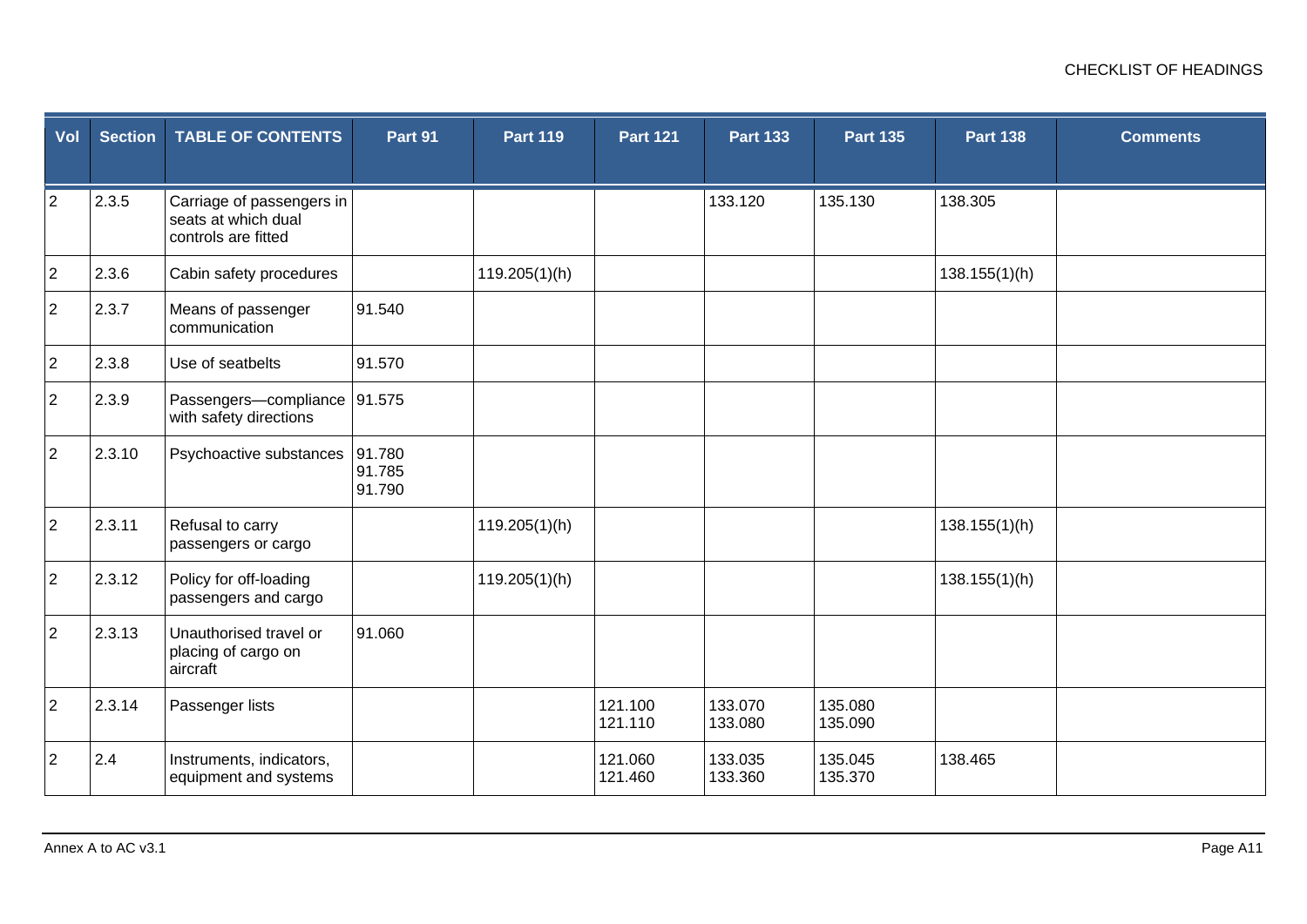| Vol            | <b>Section</b> | <b>TABLE OF CONTENTS</b>                  | Part 91 | <b>Part 119</b> | <b>Part 121</b> | <b>Part 133</b> | <b>Part 135</b> | <b>Part 138</b> | <b>Comments</b> |
|----------------|----------------|-------------------------------------------|---------|-----------------|-----------------|-----------------|-----------------|-----------------|-----------------|
| $\overline{2}$ | 2.4.1          | Approval of aircraft<br>equipment         |         |                 |                 |                 |                 |                 |                 |
| $\overline{2}$ | 2.4.2          | Equipment serviceability                  |         |                 |                 |                 |                 |                 |                 |
| $\overline{2}$ | 2.4.3          | Flight instruments                        |         |                 |                 |                 |                 |                 |                 |
| $\overline{2}$ | 2.4.4          | Operational equipment                     |         | 119.205(1)(h)   |                 | 133.105         | 135.115         | 138.155(1)(h)   |                 |
| $\overline{2}$ | 2.4.5          | Lighting systems                          |         | 119.205(1)(h)   |                 |                 |                 | 138.155(1)(h)   |                 |
| $\overline{2}$ | 2.4.6          | Alerting and warning<br>systems           |         | 119.205(1)(h)   |                 |                 |                 | 138.155(1)(h)   |                 |
| $\overline{2}$ | 2.4.7          | Flight recorders                          |         | 119.205(1)(h)   |                 |                 |                 | 138.155(1)(h)   |                 |
| $\overline{2}$ | 2.4.8          | Interior communication<br>systems         |         | 119.205(1)(h)   |                 |                 |                 | 138.155(1)(h)   |                 |
| $\overline{2}$ | 2.4.9          | Oxygen equipment and<br>oxygen supplies   |         | 119.205(1)(h)   | 121.310         |                 |                 | 138.155(1)(h)   |                 |
| $\overline{2}$ | 2.4.10         | Emergency locator<br>transmitters         |         | 119.205(1)(h)   |                 |                 |                 | 138.155(1)(h)   |                 |
| $\overline{c}$ | 2.4.11         | Portable emergency<br>equipment           |         | 119.205(1)(h)   |                 |                 |                 | 138.155(1)(h)   |                 |
| $\overline{2}$ | 2.4.12         | Equipment for flights over<br>water       |         | 119.205(1)(h)   |                 |                 |                 | 138.155(1)(h)   |                 |
| $\overline{2}$ | 2.4.13         | Transponder and<br>surveillance equipment |         |                 |                 |                 |                 |                 |                 |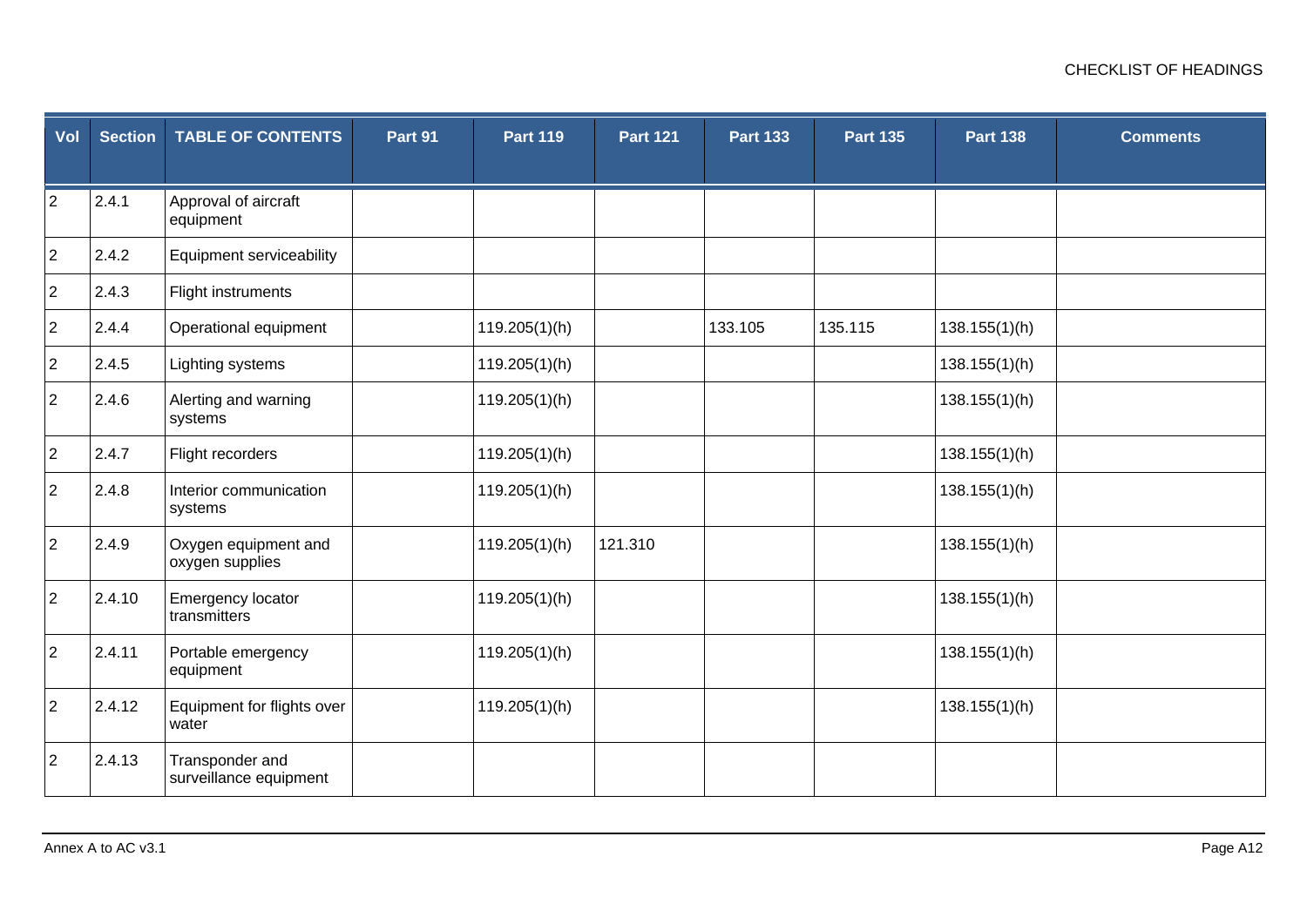| Vol            | <b>Section</b> | <b>TABLE OF CONTENTS</b>         | Part 91                                        | <b>Part 119</b> | <b>Part 121</b>                                                | <b>Part 133</b>                          | <b>Part 135</b>                          | <b>Part 138</b>    | <b>Comments</b> |
|----------------|----------------|----------------------------------|------------------------------------------------|-----------------|----------------------------------------------------------------|------------------------------------------|------------------------------------------|--------------------|-----------------|
|                |                | serviceability                   |                                                |                 |                                                                |                                          |                                          |                    |                 |
| $\overline{2}$ | 2.4.14         | Seat belts and harnesses         |                                                |                 |                                                                |                                          |                                          |                    |                 |
| $\overline{a}$ | 2.5            | Performance                      |                                                |                 |                                                                |                                          |                                          |                    |                 |
| $\overline{2}$ | 2.5.1          | Take-off performance             |                                                |                 | 121.390<br>121.395                                             | Subpart 133.F                            | 135.340<br>135.345                       | 138.435            |                 |
| $\overline{2}$ | 2.5.2          | Landing performance              |                                                |                 | 121.390<br>121.420                                             | 133.310                                  | 135.340<br>135.350                       | 138.440            |                 |
| $\overline{2}$ | 2.6            | Weight and balance               |                                                |                 | 121.055<br>121.435<br>121.440<br>121.445<br>121.450<br>121.455 | 133.030<br>133.345<br>133.350<br>133.355 | 135.040<br>135.355<br>135.360<br>135.365 | 138.450<br>138.460 |                 |
| $\overline{2}$ | 2.7            | Fuelling and oil<br>procedures   |                                                |                 |                                                                |                                          |                                          |                    |                 |
| $\overline{2}$ | 2.7.1          | Fuel types and fuel<br>additives | 91.465                                         | 119.205(1)(h)   |                                                                |                                          |                                          | 138.155(1)(h)      |                 |
| $\overline{2}$ | 2.7.2          | Fuelling procedures              | 91.465<br>91.470<br>91.475<br>91.480<br>91.485 |                 | 121.240                                                        | 133.195                                  | 135.220                                  | 138.302            |                 |
| $\overline{2}$ | 2.7.3          | Hot fuelling                     | 91.495<br>91.500                               |                 |                                                                |                                          |                                          | 138.300            |                 |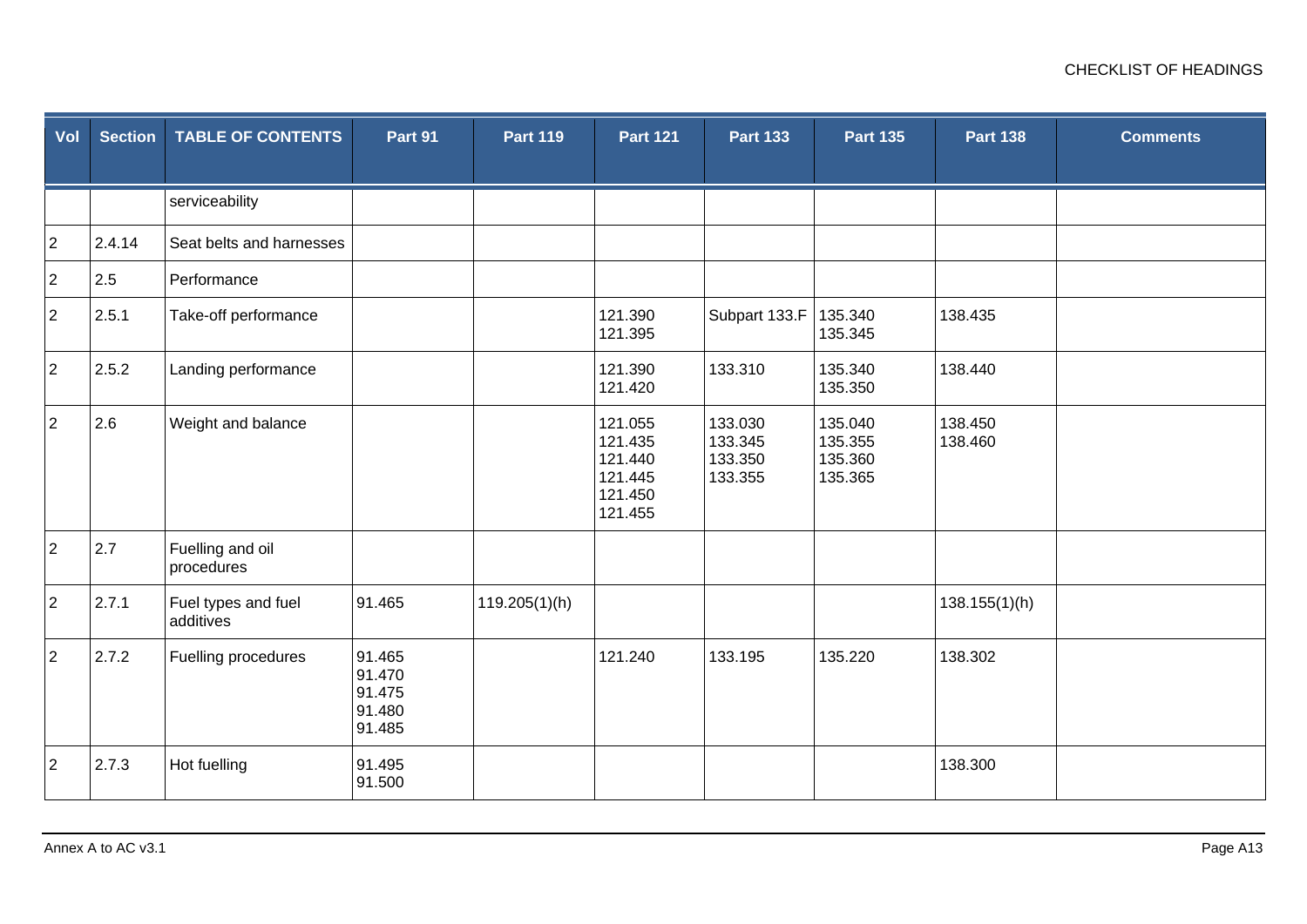| Vol            | <b>Section</b> | <b>TABLE OF CONTENTS</b>                                                        | Part 91 | <b>Part 119</b> | <b>Part 121</b>    | <b>Part 133</b>    | <b>Part 135</b>    | <b>Part 138</b>    | <b>Comments</b> |
|----------------|----------------|---------------------------------------------------------------------------------|---------|-----------------|--------------------|--------------------|--------------------|--------------------|-----------------|
|                |                |                                                                                 |         |                 |                    |                    |                    |                    |                 |
|                |                |                                                                                 | 91.505  |                 |                    |                    |                    |                    |                 |
| $\overline{c}$ | 2.7.4          | De-fuelling                                                                     |         |                 |                    |                    |                    |                    |                 |
| $\overline{2}$ | 2.7.5          | Use of low-risk electronic<br>devices while fuelling<br>turbine-engine aircraft | 91.490  |                 |                    |                    |                    |                    |                 |
| $\overline{2}$ | 2.7.6          | Persons on aircraft,<br>boarding or disembarking 91.515<br>during fuelling      | 91.510  |                 |                    |                    |                    | 138.285<br>138.302 |                 |
| $\overline{2}$ | 2.7.7          | Pre-flight fuel quality<br>check                                                | 91.465  |                 | 121.225            | 133.180            | 135.205            | 138.285            |                 |
| $\overline{2}$ | 2.7.8          | Engine oil and hydraulic<br>fluid management                                    | 91.460  |                 | 121.230            | 133.185            | 135.210            | 138.290            |                 |
| $\overline{2}$ | 2.8            | Fuel policy                                                                     | 91.455  | 119.205         | 121.225<br>121.235 | 133.180<br>133.190 | 135.205<br>135.215 | 138.155<br>138.285 |                 |
| $\overline{2}$ | 2.8.1          | Overview                                                                        |         |                 |                    |                    |                    |                    |                 |
| $\overline{2}$ | 2.8.2          | Pre-flight                                                                      |         |                 |                    |                    |                    |                    |                 |
| $\overline{2}$ | 2.8.3          | Fuel considerations and<br>calculations                                         |         |                 |                    |                    |                    |                    |                 |
| $\overline{2}$ | 2.8.4          | Monitoring fuel during<br>flight                                                |         |                 |                    |                    |                    |                    |                 |
| $\overline{2}$ | 2.8.5          | Fuel - post flight                                                              |         |                 |                    |                    |                    |                    |                 |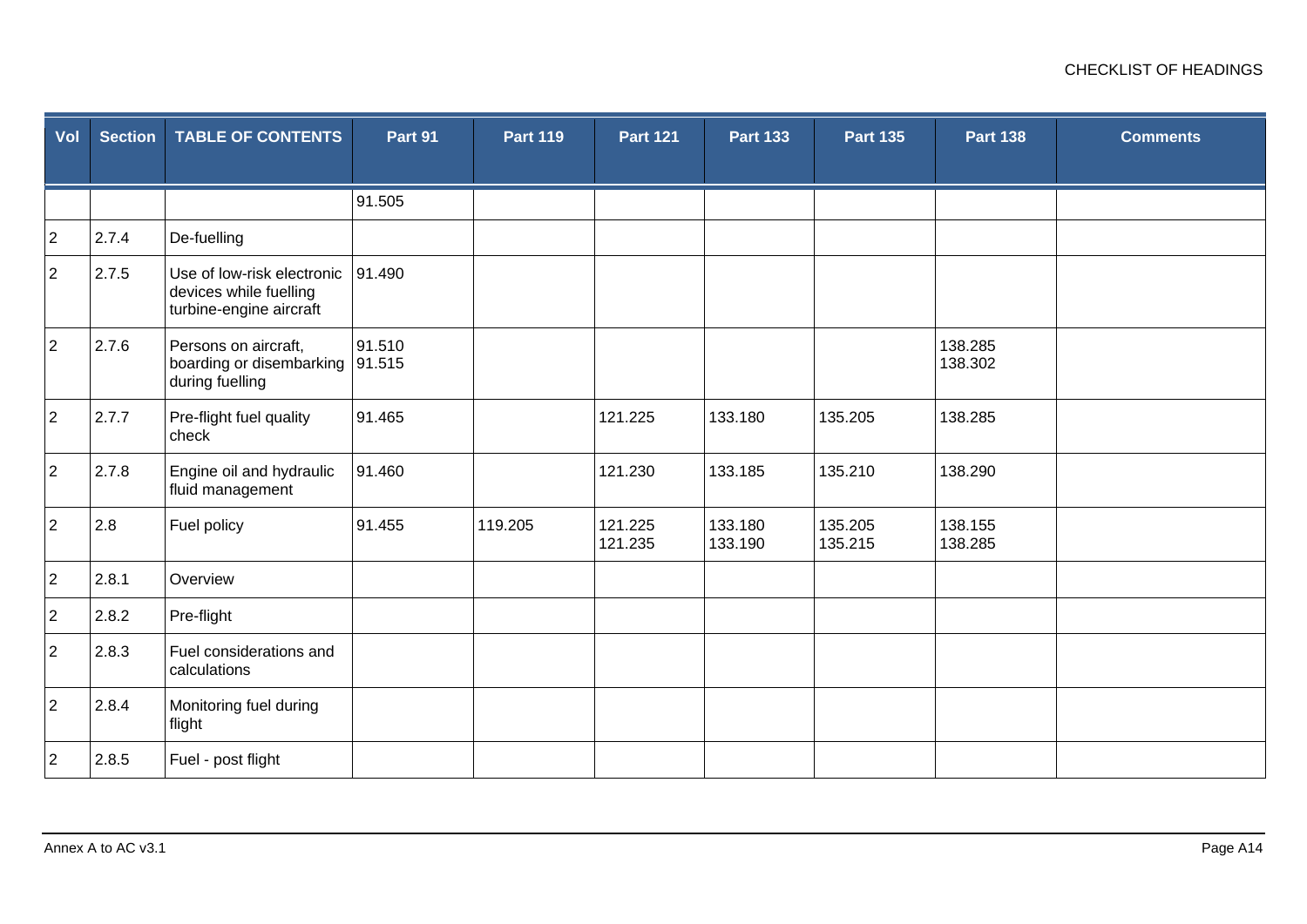| Vol            | <b>Section</b> | <b>TABLE OF CONTENTS</b>                                | Part 91 | <b>Part 119</b> | <b>Part 121</b> | <b>Part 133</b> | <b>Part 135</b> | <b>Part 138</b> | <b>Comments</b> |
|----------------|----------------|---------------------------------------------------------|---------|-----------------|-----------------|-----------------|-----------------|-----------------|-----------------|
| $\overline{2}$ | 2.9            | Risk assessments (aerial<br>work operations)            |         |                 |                 |                 |                 | 138.370         |                 |
| $\overline{a}$ | 2.9.1          | General - risk criteria                                 |         |                 |                 |                 |                 |                 |                 |
| $\overline{2}$ | 2.9.2          | Risk assessment and<br>mitigation process flow<br>chart |         |                 |                 |                 |                 |                 |                 |
| $\overline{2}$ | 2.9.3          | Risk register                                           |         |                 |                 |                 |                 |                 |                 |
| $\overline{2}$ | 2.9.4          | Dedicated aerial work<br>operations risk<br>assessment  |         |                 |                 |                 |                 |                 |                 |
| $\overline{a}$ | 2.9.5          | Pre-operational risk<br>assessment                      |         |                 |                 |                 |                 |                 |                 |
| $\overline{2}$ | 2.9.6          | Mitigation and risk<br>controls                         |         |                 |                 |                 |                 |                 |                 |
| $\overline{a}$ | 2.9.7          | Flight risk management<br>plan                          |         |                 |                 |                 |                 |                 |                 |
| $\overline{2}$ | 2.9.8          | Pre-flight risk review -<br>pilot                       |         |                 |                 |                 |                 |                 |                 |
| $\overline{2}$ | 2.9.9          | Post-flight review -<br><b>HOFO</b>                     |         |                 |                 |                 |                 |                 |                 |
| $\overline{2}$ | 2.10           | Flight planning                                         |         |                 |                 |                 |                 |                 |                 |
| $\overline{2}$ | 2.10.1         | Operational flight plans                                |         | 119.205(1)(h)   | 121.175         | 133.135         | 135.145         | 138.155(1)(h)   |                 |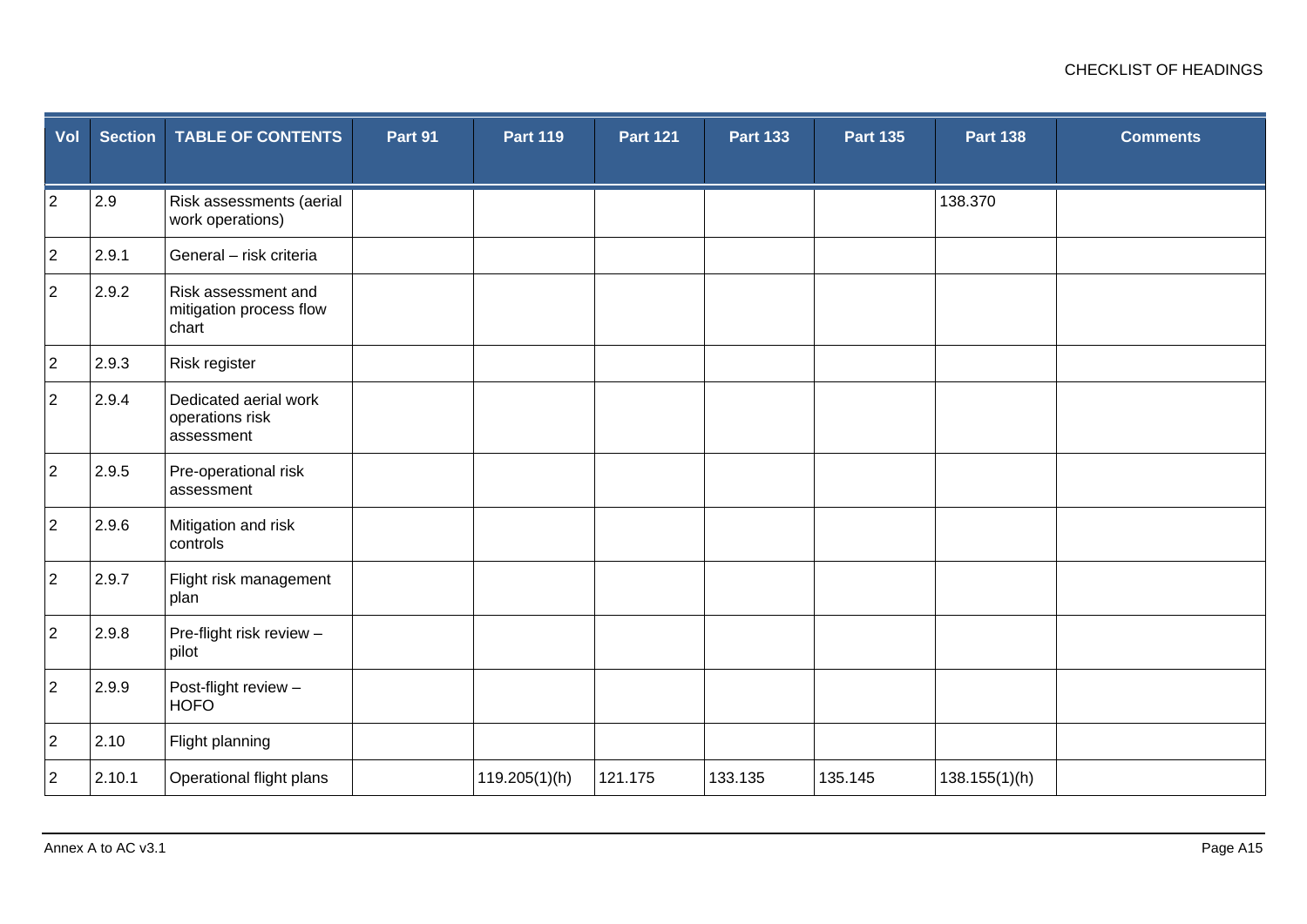| Vol            | <b>Section</b> | <b>TABLE OF CONTENTS</b>                       | Part 91                                                  | <b>Part 119</b> | <b>Part 121</b>               | <b>Part 133</b>               | <b>Part 135</b>                                     | <b>Part 138</b>                        | <b>Comments</b> |
|----------------|----------------|------------------------------------------------|----------------------------------------------------------|-----------------|-------------------------------|-------------------------------|-----------------------------------------------------|----------------------------------------|-----------------|
|                |                |                                                |                                                          |                 |                               |                               |                                                     |                                        |                 |
| $\overline{c}$ | 2.10.2         | Flight notification                            | 91.240                                                   |                 |                               |                               |                                                     |                                        |                 |
| $\overline{2}$ | 2.10.3         | Journey logs                                   | 91.120                                                   |                 | 121.105                       | 133.075                       | 135.085                                             |                                        |                 |
| $\overline{2}$ | 2.10.4         | Flight preparation                             | 91.230<br>91.235<br>91.245<br>91.275<br>91.290<br>91.410 | 119.205(1)(h)   | 121.165<br>121.175<br>121.180 | 133.130<br>133.140<br>133.400 | 135.035<br>135.140<br>135.150<br>135.290<br>135.410 | 138.155(1)(h)<br>138.265(a)<br>138.270 |                 |
| $\overline{2}$ | 2.10.5         | Point of inflight re-<br>planning              |                                                          | 119.205(1)(h)   |                               |                               |                                                     | 138.155(1)(h)                          |                 |
| $\overline{2}$ | 2.10.6         | Operations to remote<br>islands                |                                                          |                 | 121.170                       |                               | 135.185                                             |                                        |                 |
| $\overline{2}$ | 2.10.7         | Operations over remote<br>areas                |                                                          |                 | 121.135<br>121.340            | 133.105<br>133.260            | 135.115<br>135.305                                  | 138.345                                |                 |
| $\overline{2}$ | 2.10.8         | Extended diversion time<br>operations (EDTO)   |                                                          |                 | 121.030<br>121.035            |                               |                                                     |                                        |                 |
| $\overline{2}$ | 2.10.9         | PSEA operations                                |                                                          |                 |                               |                               | 135.240                                             |                                        |                 |
| $\overline{2}$ | 2.10.10        | Rescue and fire fighting<br>(RFF) requirements |                                                          |                 |                               |                               |                                                     |                                        |                 |
| $\overline{2}$ | 2.10.11        | Airspace classification<br>requirements        |                                                          |                 |                               |                               |                                                     |                                        |                 |
| $\overline{2}$ | 2.10.12        | Flights over water                             |                                                          |                 |                               |                               | 135.290                                             |                                        |                 |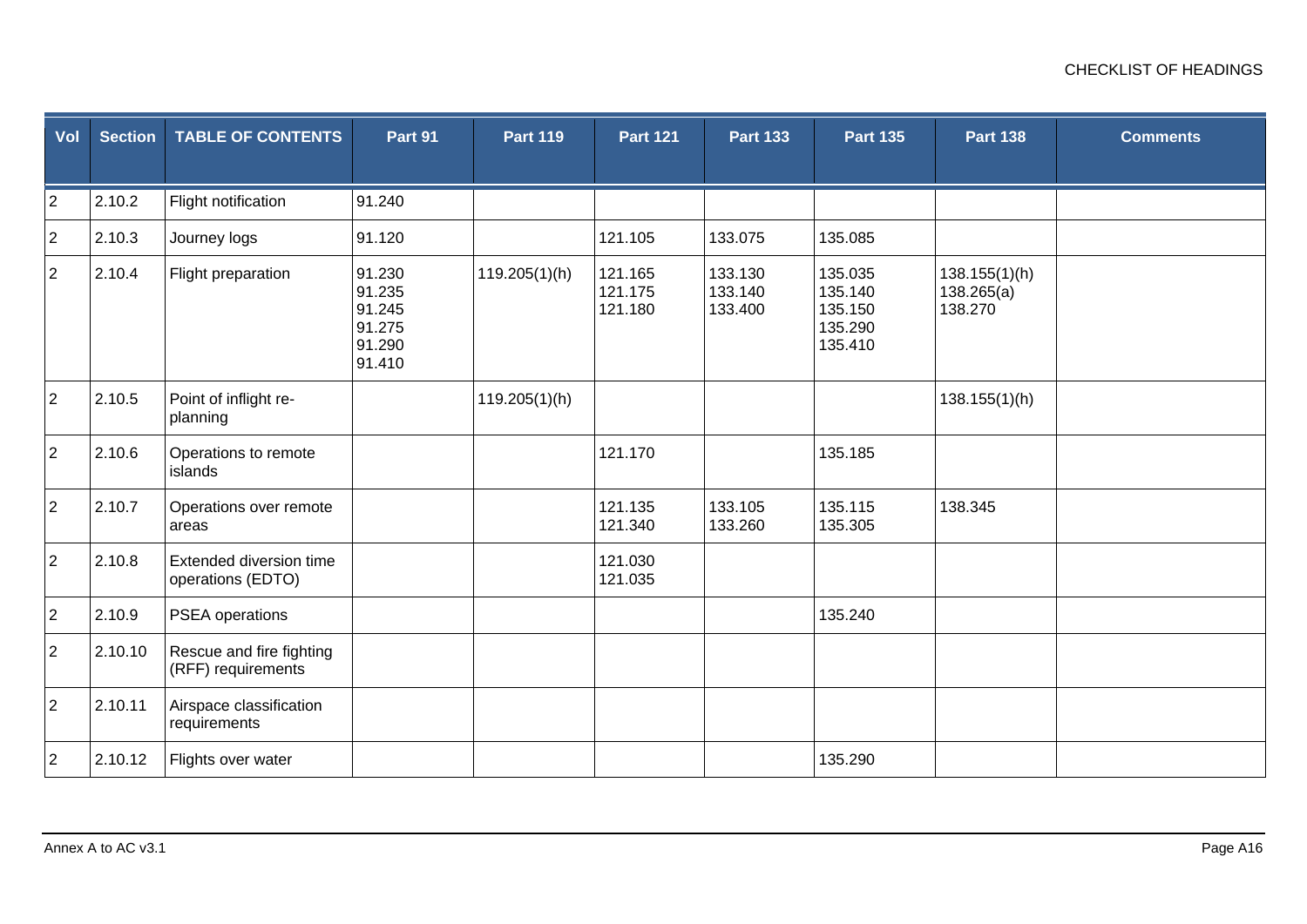| Vol            | <b>Section</b> | <b>TABLE OF CONTENTS</b>                                | Part 91 | <b>Part 119</b> | <b>Part 121</b> | <b>Part 133</b> | <b>Part 135</b> | <b>Part 138</b> | <b>Comments</b> |
|----------------|----------------|---------------------------------------------------------|---------|-----------------|-----------------|-----------------|-----------------|-----------------|-----------------|
| $\overline{c}$ | 2.10.13        | Operating an Australian<br>aircraft outside Australia   | 91.140  |                 |                 |                 |                 |                 |                 |
| $\overline{2}$ | 2.11           | Ground handling                                         |         |                 |                 |                 |                 |                 |                 |
| $\overline{2}$ | 2.12           | Collision avoidance                                     |         |                 |                 |                 |                 |                 |                 |
| $\overline{2}$ | 2.12.1         | Maintenance of look-out<br>and right of way             |         |                 |                 |                 |                 |                 |                 |
| $\overline{2}$ | 2.12.2         | Use of external lights                                  | 91.325  | 119.205(1)(h)   |                 |                 |                 | 138.155(1)(h)   |                 |
| $\overline{a}$ | 2.12.3         | SSR (transponder)<br>procedures                         |         |                 |                 |                 |                 |                 |                 |
| $\overline{2}$ | 2.12.4         | Ground proximity warning<br>system (GPWS)               |         |                 |                 |                 |                 |                 |                 |
| $\overline{2}$ | 2.12.5         | Airborne collision<br>avoidance system<br>(ACAS / TCAS) |         |                 |                 |                 |                 |                 |                 |
| $\overline{2}$ | 2.12.6         | Aircraft altitude alerting<br>system                    |         |                 |                 |                 |                 |                 |                 |
| $\overline{a}$ | 2.12.7         | Aircraft computers/flight<br>management system<br>(FMS) |         |                 |                 |                 |                 |                 |                 |
| $\overline{2}$ | 2.12.8         | Bird / animal avoidance                                 | 91.267  |                 |                 |                 |                 |                 |                 |
| $\overline{2}$ | 2.13           | Navigation                                              |         |                 |                 |                 |                 |                 |                 |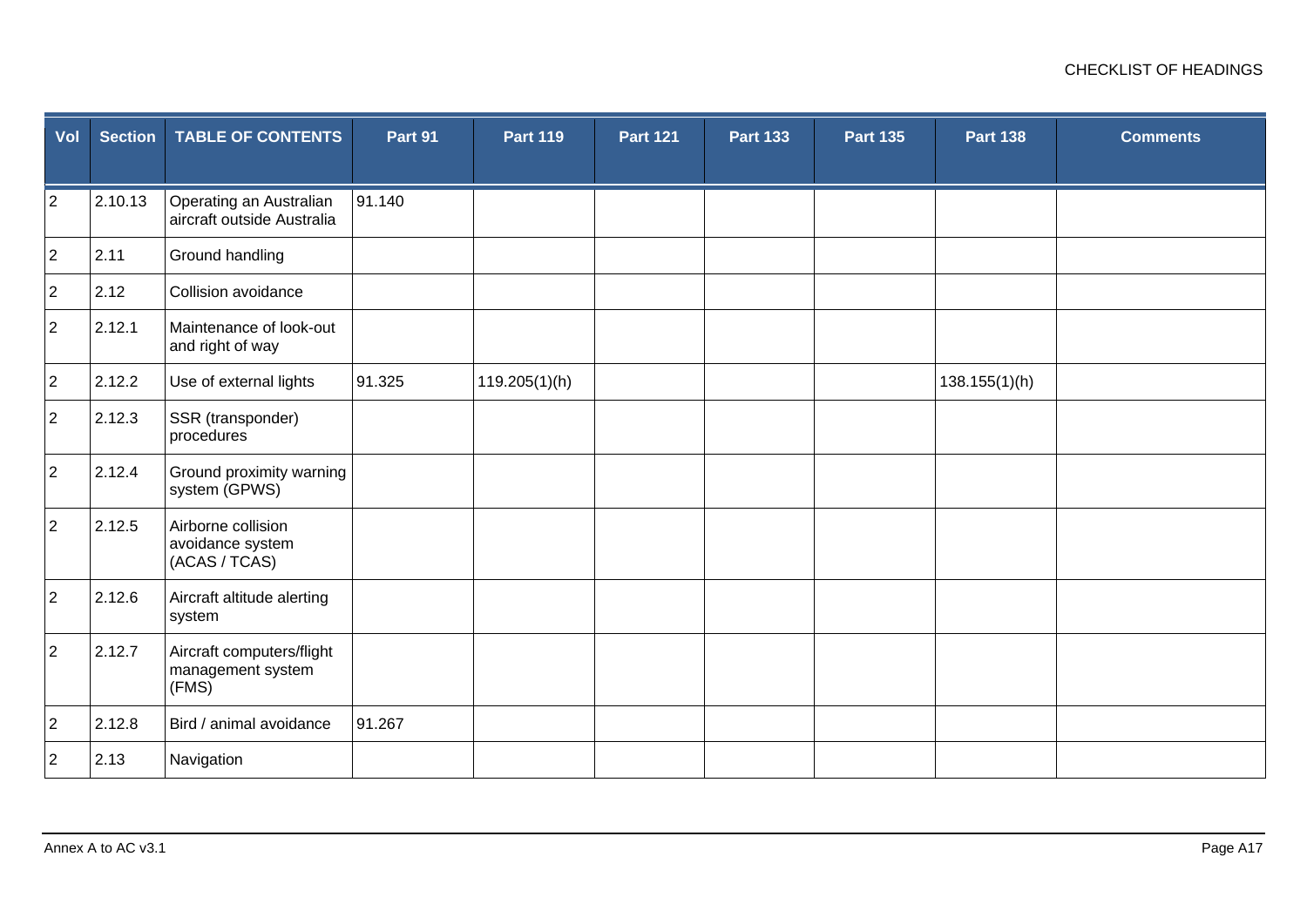| Vol            | <b>Section</b> | <b>TABLE OF CONTENTS</b>                                                 | Part 91 | <b>Part 119</b> | <b>Part 121</b> | <b>Part 133</b> | <b>Part 135</b> | <b>Part 138</b> | <b>Comments</b> |
|----------------|----------------|--------------------------------------------------------------------------|---------|-----------------|-----------------|-----------------|-----------------|-----------------|-----------------|
| $\overline{2}$ | 2.13.1         | Navigation policy                                                        |         |                 |                 |                 |                 |                 |                 |
| $\overline{c}$ | 2.13.2         | Altimetry - standard<br>altitude and flight levels                       |         |                 |                 |                 |                 |                 |                 |
| $\overline{2}$ | 2.13.3         | Navigation tolerances<br>and position fixing                             | 91.273  |                 |                 |                 |                 |                 |                 |
| $\overline{2}$ | 2.13.4         | Flight management<br>system databases and<br>navigation (GNSS /<br>RNAV) |         |                 |                 |                 |                 |                 |                 |
| $\overline{c}$ | 2.13.5         | Systems pre-flight checks                                                |         |                 |                 |                 |                 |                 |                 |
| $\overline{2}$ | 2.13.6         | RVSM and operations in<br>trans-oceanic airspace                         | 91.655  |                 |                 |                 |                 |                 |                 |
| $\overline{2}$ | 2.13.7         | Required navigation<br>performance (RNP)<br>operations                   | 91.660  |                 |                 |                 |                 |                 |                 |
| $\overline{2}$ | 2.14           | Communications                                                           |         |                 |                 |                 |                 |                 |                 |
| $\overline{a}$ | 2.14.1         | Qualifications                                                           | 91.625  |                 |                 |                 |                 |                 |                 |
| $\overline{a}$ | 2.14.2         | Use of radios                                                            |         |                 |                 |                 |                 |                 |                 |
| $\overline{2}$ | 2.14.3         | Unauthorised entry into<br>prohibited or restricted<br>areas             | 91.260  |                 |                 |                 |                 |                 |                 |
| $\overline{2}$ | 2.15           | Pre-departure procedures                                                 |         |                 |                 |                 |                 |                 |                 |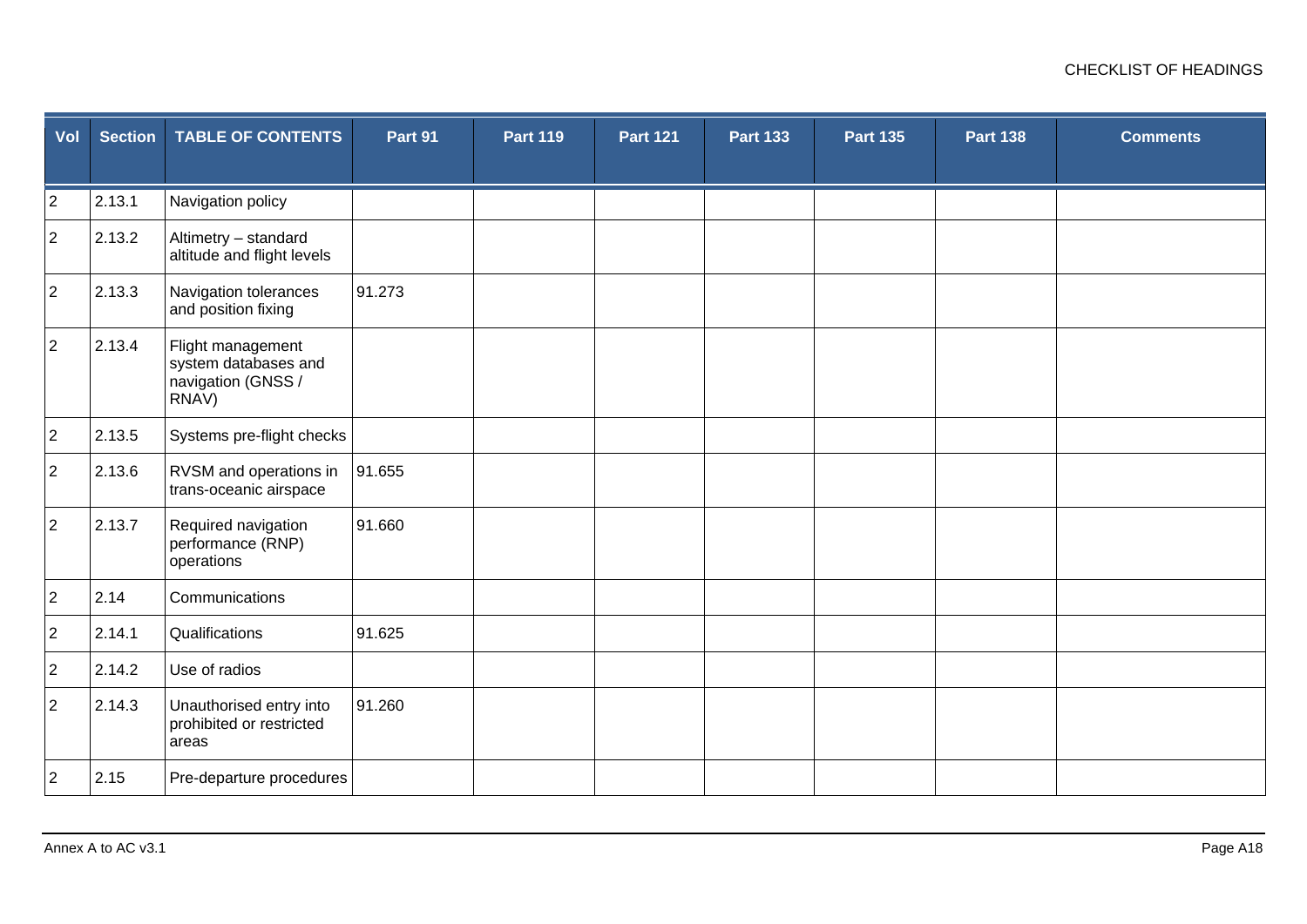| Vol            | <b>Section</b> | <b>TABLE OF CONTENTS</b>                                   | Part 91 | <b>Part 119</b> | <b>Part 121</b> | <b>Part 133</b> | <b>Part 135</b> | <b>Part 138</b> | <b>Comments</b> |
|----------------|----------------|------------------------------------------------------------|---------|-----------------|-----------------|-----------------|-----------------|-----------------|-----------------|
| $\overline{2}$ | 2.15.1         | Pre-flight inspection                                      |         |                 |                 |                 |                 |                 |                 |
| $\overline{2}$ | 2.15.2         | Pre-flight actions                                         |         |                 |                 |                 |                 |                 |                 |
| $\overline{2}$ | 2.15.3         | Maintenance release<br>validity                            |         |                 |                 |                 |                 |                 |                 |
| $\overline{2}$ | 2.15.4         | Pressure altitude check                                    |         |                 |                 |                 |                 |                 |                 |
| $\overline{2}$ | 2.16           | Departure procedures                                       |         |                 |                 |                 |                 |                 |                 |
| $\overline{2}$ | 2.16.1         | Manipulation of propeller<br>- hand starting of<br>engines | 91.425  |                 |                 |                 |                 |                 |                 |
| $\overline{2}$ | 2.16.2         | Push back, tow, taxi and<br>engine start                   |         |                 |                 |                 |                 |                 |                 |
| $\overline{2}$ | 2.16.3         | Initial climb procedures                                   |         |                 | 121.140         | 133.110         | 135.120         |                 |                 |
| $\overline{a}$ | 2.16.4         | Instrument and visual<br>departures                        |         |                 |                 |                 |                 |                 |                 |
| $\overline{a}$ | 2.17           | En route and descent<br>procedures                         |         |                 |                 |                 |                 |                 |                 |
| $\overline{2}$ | 2.17.1         | Diversions due to<br>weather                               | 91.235  |                 |                 |                 |                 |                 |                 |
| $\overline{a}$ | 2.17.2         | Descent procedures                                         |         |                 |                 |                 |                 |                 |                 |
| $\overline{2}$ | 2.17.3         | Standard terminal arrival<br>routes / procedures           |         |                 |                 |                 |                 |                 |                 |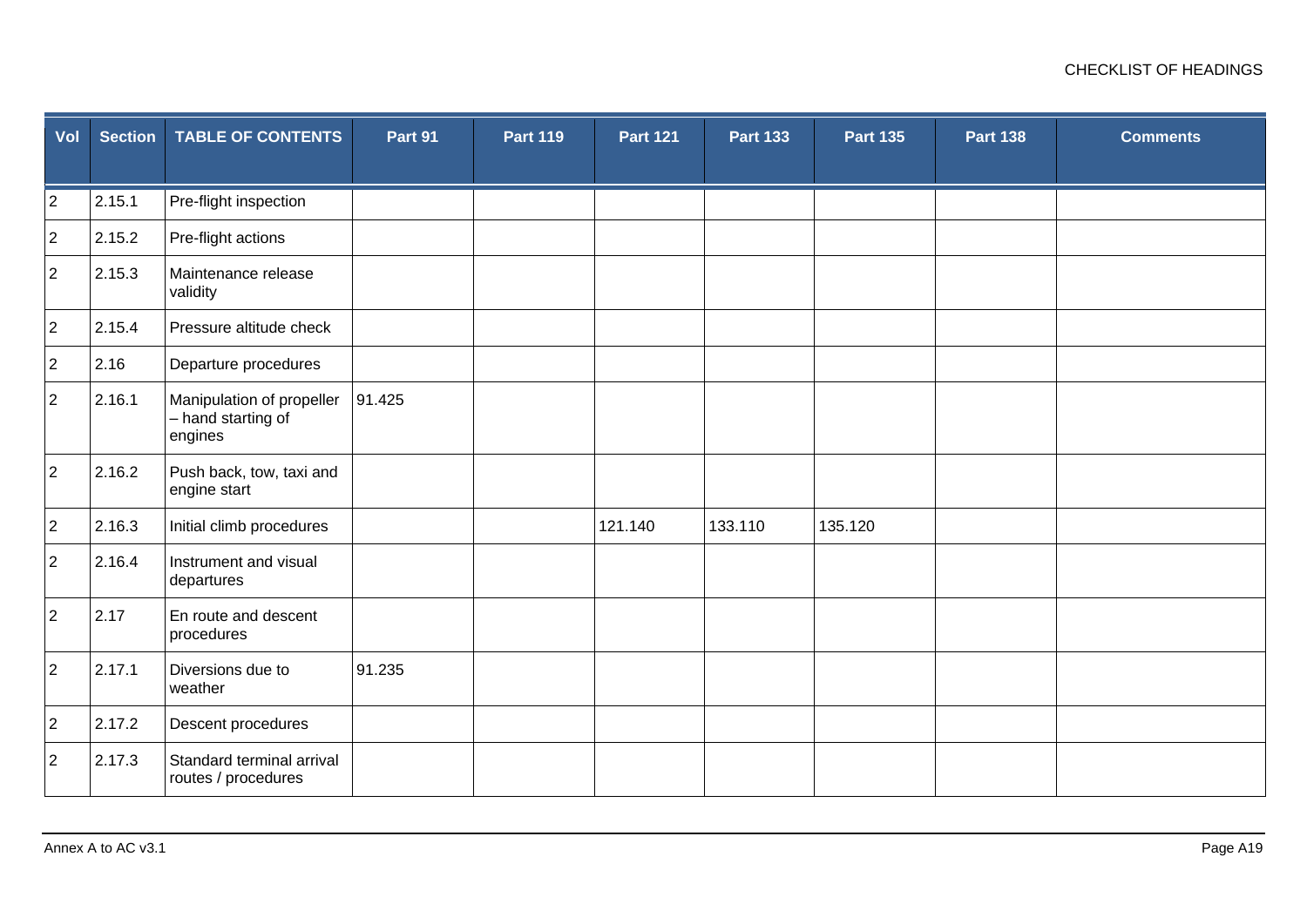| Vol            | <b>Section</b> | <b>TABLE OF CONTENTS</b>               | Part 91                 | <b>Part 119</b> | <b>Part 121</b> | <b>Part 133</b> | <b>Part 135</b> | <b>Part 138</b> | <b>Comments</b> |
|----------------|----------------|----------------------------------------|-------------------------|-----------------|-----------------|-----------------|-----------------|-----------------|-----------------|
| $\overline{2}$ | 2.17.4         | Supplemental oxygen                    |                         |                 |                 |                 |                 |                 |                 |
| $\overline{2}$ | 2.18           | Approach and landing<br>procedures     |                         |                 |                 |                 |                 |                 |                 |
| $\overline{2}$ | 2.18.1         | Stable approach                        |                         |                 | 121.200         |                 | 135.175         |                 |                 |
| $\overline{2}$ | 2.18.2         | Visual approaches                      |                         |                 |                 |                 |                 |                 |                 |
| $\overline{2}$ | 2.18.3         | Pre-landing checks                     |                         | 119.205(1)(h)   |                 |                 |                 | 138.155(1)(h)   |                 |
| $\overline{2}$ | 2.18.4         | Approach and landing<br>precautions    |                         | 119.205(1)(h)   | 121.140         | 133.110         | 135.120         | 138.155(1)(h)   |                 |
| $\overline{2}$ | 2.18.5         | Instrument approach<br>procedures      |                         | 119.205(1)(h)   |                 |                 |                 | 138.155(1)(h)   |                 |
| $\overline{a}$ | 2.18.6         | Missed and baulked<br>approaches       |                         | 119.205(1)(h)   |                 |                 |                 | 138.155(1)(h)   |                 |
| $\overline{2}$ | 2.18.7         | Circuit and landing<br>procedures      | Subdivision<br>91.D.4.6 |                 |                 |                 |                 |                 |                 |
| $\overline{2}$ | 2.18.8         | Aircraft environmental<br>limitations  |                         |                 | 121.055         | 133.030         | 135.040         | 138.210         |                 |
| $\overline{2}$ | 2.18.9         | Final approach and<br>threshold speeds |                         |                 |                 |                 | 135.040         | 138.210         |                 |
| $\overline{2}$ | 2.18.10        | Post-flight procedures                 | 91.420                  | 119.205(1)(h)   |                 |                 |                 | 138.155(1)(h)   |                 |
| $\overline{c}$ | 2.18.11        | Noise abatement<br>restrictions        |                         | 119.205(1)(h)   |                 |                 |                 | 138.155(1)(h)   |                 |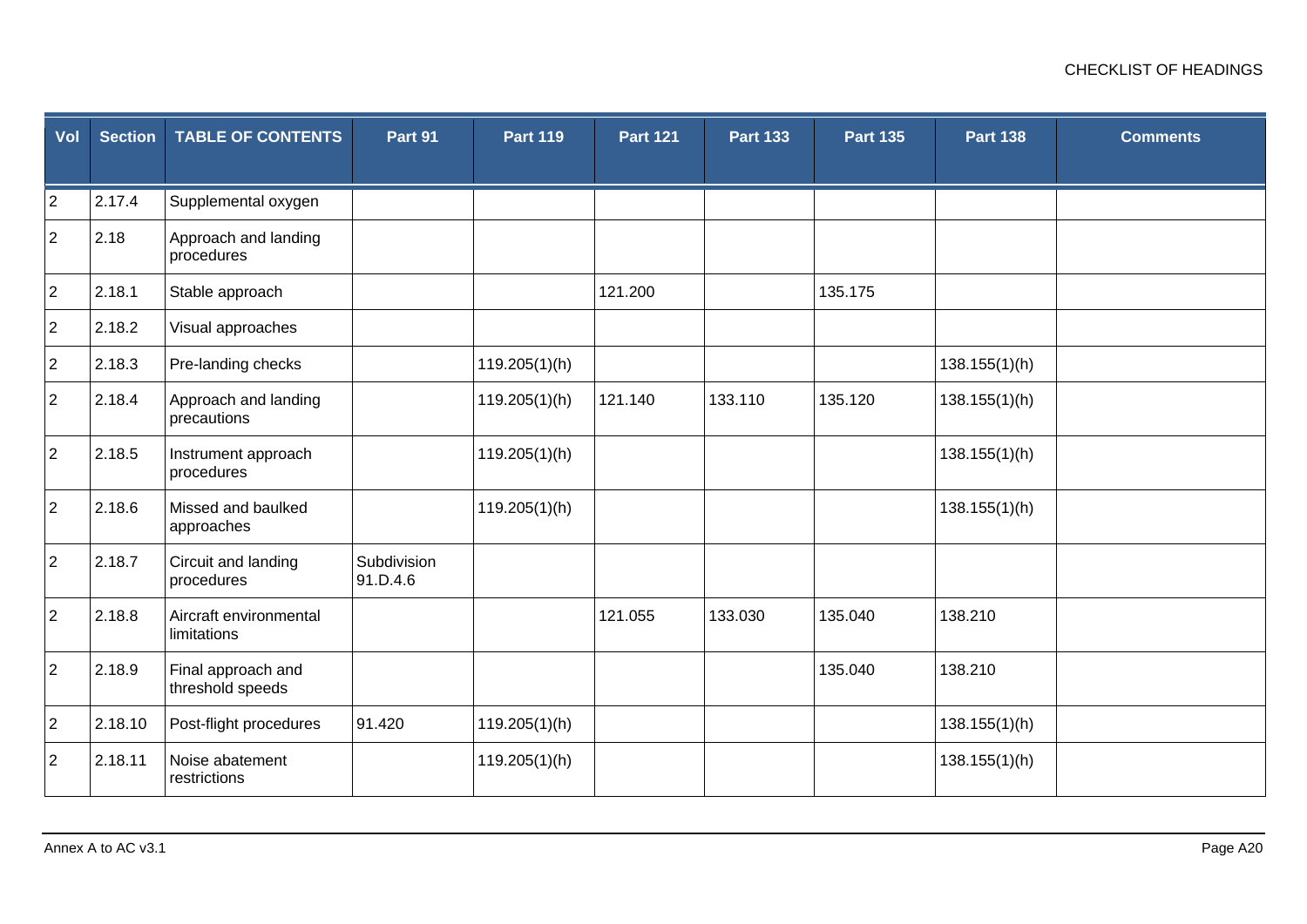| Vol            | <b>Section</b> | <b>TABLE OF CONTENTS</b>                                                   | Part 91          | <b>Part 119</b> | <b>Part 121</b>    | <b>Part 133</b>    | <b>Part 135</b>    | <b>Part 138</b>          | <b>Comments</b> |
|----------------|----------------|----------------------------------------------------------------------------|------------------|-----------------|--------------------|--------------------|--------------------|--------------------------|-----------------|
| $\overline{2}$ | 2.19           | Adverse weather<br>operations                                              |                  |                 |                    |                    |                    |                          |                 |
| $\overline{2}$ | 2.19.1         | Cold weather operations                                                    | 91.705<br>91.710 |                 |                    | 133.275            | 135.310            | 138.380                  |                 |
| $\overline{2}$ | 2.19.2         | Hot weather operations                                                     |                  | 119.205(1)(h)   |                    |                    |                    | 138.155(1)(h)            |                 |
| $\overline{2}$ | 2.19.3         | Thunderstorm / hail /<br>turbulence avoidance                              | 91.535           |                 |                    | 133.030            | 135.040            | 138.210                  |                 |
| $\overline{2}$ | 2.19.4         | Windshear                                                                  |                  | 119.205(1)(h)   |                    |                    |                    | 138.155(1)(h)            |                 |
| $\overline{2}$ | 2.19.5         | Landing on wet or<br>contaminated runways                                  |                  | 119.205(1)(h)   |                    |                    |                    | 138.155(1)(h)            |                 |
| $\overline{2}$ | 2.19.6         | Volcanic ash                                                               |                  | 119.205(1)(h)   |                    |                    |                    | 138.155(1)(h)            |                 |
| $\overline{c}$ | 2.20           | <b>Emergency procedures</b>                                                |                  |                 |                    |                    |                    |                          |                 |
| $\overline{2}$ | 2.20.1         | Aircraft emergency<br>management                                           |                  |                 | 121.055<br>121.070 | 133.030<br>133.040 | 135.040<br>135.050 | 138.210<br>138.215(1)(h) |                 |
| $\overline{2}$ | 2.20.2         | Pilot in command to<br>report emergencies                                  | 91.680<br>91.700 |                 |                    |                    |                    |                          |                 |
| $\overline{2}$ | 2.20.3         | Pilot in command to<br>report contraventions<br>relating to emergencies    | 91.690           |                 |                    |                    |                    |                          |                 |
| $\overline{2}$ | 2.20.4         | Crew coordination during<br>anomalous, abnormal or<br>emergency situations |                  | 119.205(1)(h)   |                    |                    |                    | 138.155(1)(h)            |                 |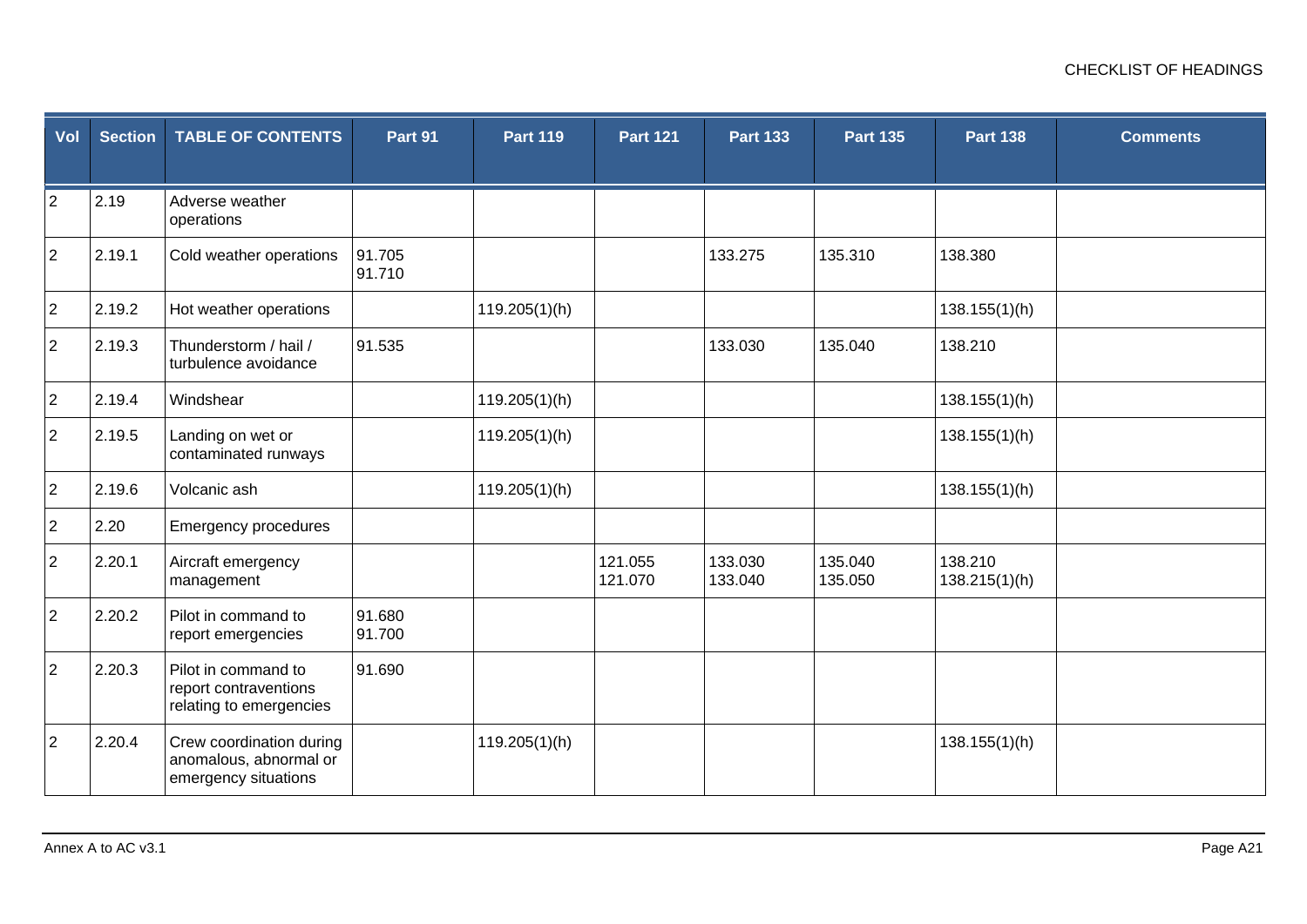| Vol            | <b>Section</b> | <b>TABLE OF CONTENTS</b>                                                                                      | Part 91 | <b>Part 119</b> | <b>Part 121</b> | <b>Part 133</b> | <b>Part 135</b> | <b>Part 138</b> | <b>Comments</b> |
|----------------|----------------|---------------------------------------------------------------------------------------------------------------|---------|-----------------|-----------------|-----------------|-----------------|-----------------|-----------------|
| $\overline{2}$ | 2.20.5         | Emergency change of<br>altitude                                                                               |         | 119.205(1)(h)   |                 |                 |                 | 138.155(1)(h)   |                 |
| $\overline{2}$ | 2.20.6         | <b>Communication failure</b>                                                                                  | 91.255  |                 |                 |                 |                 |                 |                 |
| $\overline{2}$ | 2.20.7         | Continuation of flight with<br>one engine inoperative                                                         |         | 119.205(1)(h)   |                 |                 |                 | 138.155(1)(h)   |                 |
| $\overline{2}$ | 2.20.8         | Navaid failure                                                                                                |         | 119.205(1)(h)   |                 |                 |                 | 138.155(1)(h)   |                 |
| $\overline{2}$ | 2.20.9         | Crew incapacitation in<br>flight                                                                              |         | 119.205(1)(h)   |                 |                 |                 | 138.155(1)(h)   |                 |
| $\overline{2}$ | 2.20.10        | Serious illness aboard<br>aircraft                                                                            |         |                 |                 |                 |                 |                 |                 |
| $\overline{2}$ | 2.20.11        | Action in the event of<br>unlawful interference                                                               |         |                 |                 |                 |                 |                 |                 |
| $\overline{2}$ | 2.20.12        | Interception of civil<br>aircraft                                                                             |         |                 |                 |                 |                 |                 |                 |
| $\overline{2}$ | 2.20.13        | Standard visual signals                                                                                       |         |                 |                 |                 |                 |                 |                 |
| $\overline{a}$ | 2.20.14        | Pilot in command to<br>report hazards to air<br>navigation                                                    | 91.675  |                 |                 |                 |                 |                 |                 |
| $\overline{2}$ | 2.20.15        | Multi-engine aircraft-<br>pilot in command to land<br>at nearest suitable<br>aerodrome if emergency<br>occurs | 91.685  |                 |                 |                 |                 |                 |                 |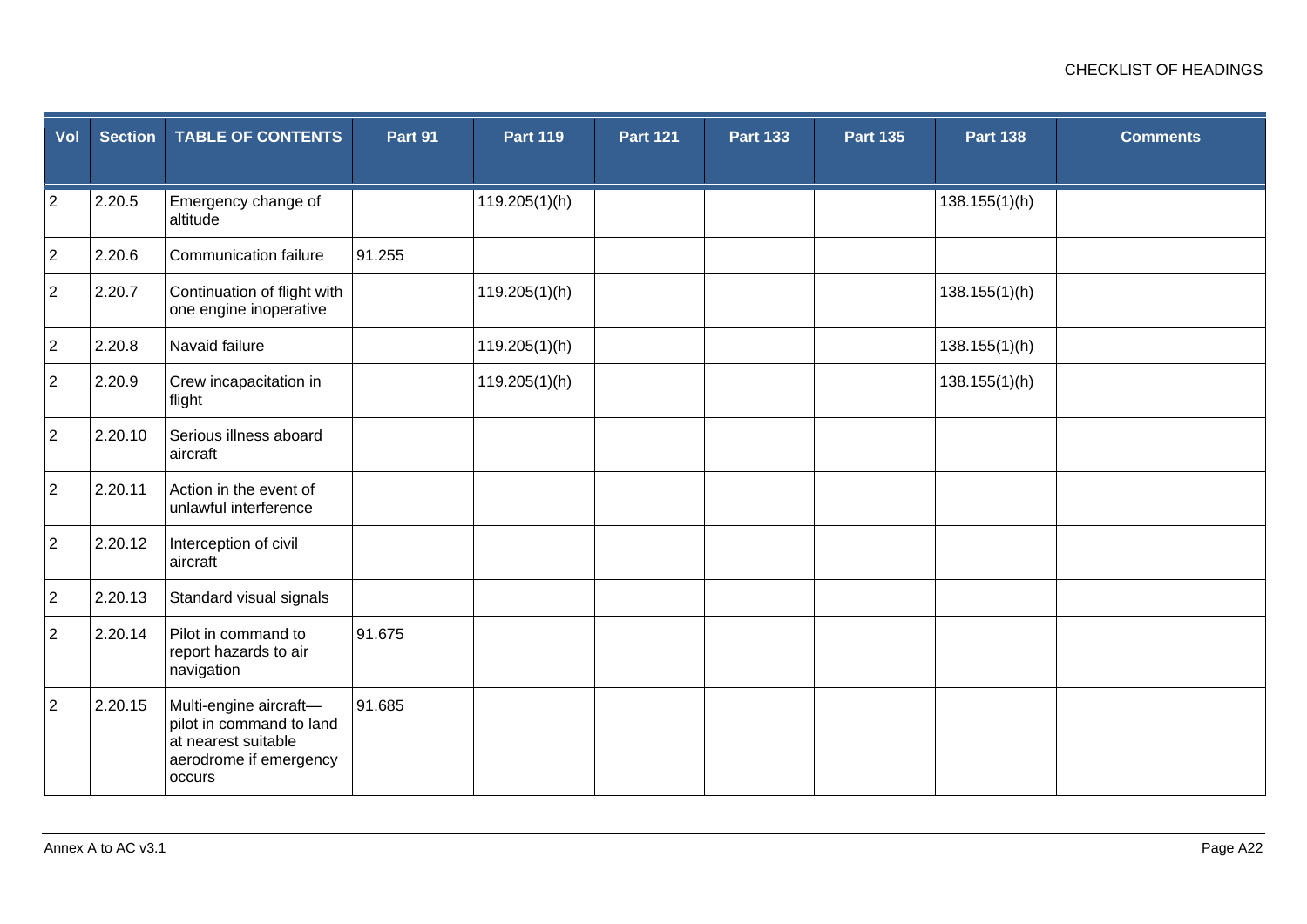| Vol            | <b>Section</b> | <b>TABLE OF CONTENTS</b>                                                | Part 91                                                                      | <b>Part 119</b> | <b>Part 121</b> | <b>Part 133</b>               | <b>Part 135</b>    | <b>Part 138</b>                                           | <b>Comments</b> |
|----------------|----------------|-------------------------------------------------------------------------|------------------------------------------------------------------------------|-----------------|-----------------|-------------------------------|--------------------|-----------------------------------------------------------|-----------------|
| $\overline{c}$ | 2.20.16        | Aviation distress signals                                               | 91.700                                                                       |                 |                 |                               |                    |                                                           |                 |
| $\overline{2}$ | 2.20.17        | Flight in icing conditions -<br>adherence of frost, ice or<br>snow      | 91.705<br>91.710                                                             |                 |                 |                               |                    |                                                           |                 |
| $\overline{2}$ | 2.21           | Specialised operations                                                  | 91.085<br>91.160<br>91.180<br>91.185<br>91.190<br>91.205<br>91.210<br>91.620 | 119.205(1)(h)   |                 | 133.265<br>133.285<br>133.290 | 135.320<br>135.325 | 138.155(1)(h)<br>138.350<br>138.385<br>138.425<br>138.432 |                 |
| $\overline{2}$ | 2.22           | Aircraft airworthiness                                                  |                                                                              | 119.070         |                 |                               |                    |                                                           |                 |
| $\overline{2}$ | 2.22.1         | CEO responsibilities                                                    |                                                                              |                 |                 |                               |                    |                                                           |                 |
| $\overline{2}$ | 2.22.2         | Head of aircraft<br>airworthiness and<br>maintenance control<br>(HAAMC) |                                                                              |                 |                 |                               |                    |                                                           |                 |
| $\overline{2}$ | 2.22.3         | <b>HAAMC</b> duties                                                     |                                                                              |                 |                 |                               |                    |                                                           |                 |
| $\overline{a}$ | 2.22.4         | Maintenance release<br>procedures                                       |                                                                              |                 |                 |                               |                    |                                                           |                 |
| $\overline{2}$ | 2.22.5         | Flight crew procedures                                                  |                                                                              |                 |                 |                               |                    |                                                           |                 |
| $\overline{2}$ | 2.22.6         | Pilot maintenance                                                       |                                                                              |                 |                 |                               |                    |                                                           |                 |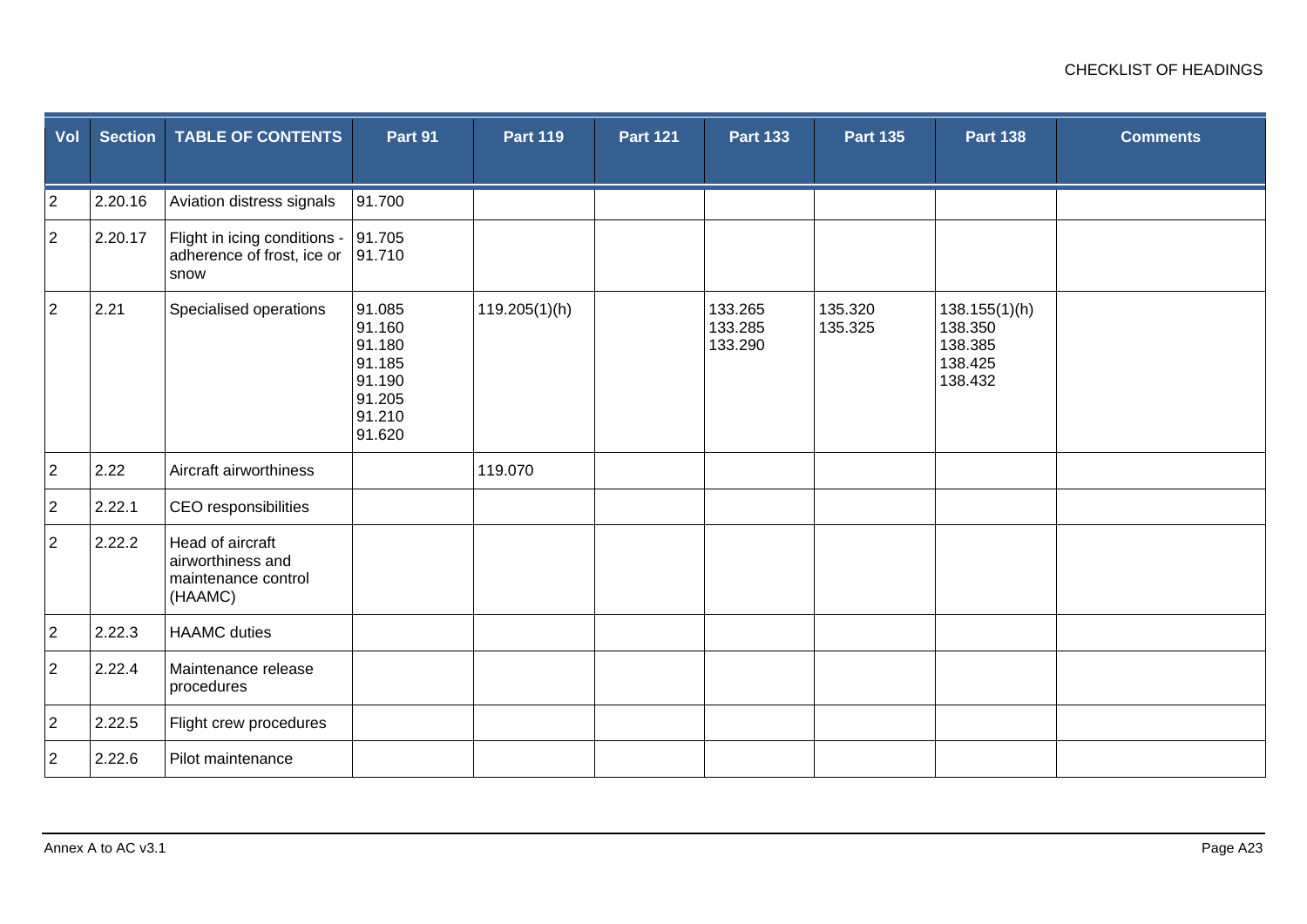| Vol |        | <b>Section   TABLE OF CONTENTS</b>        | Part 91 | <b>Part 119</b> | <b>Part 121</b> | <b>Part 133</b> | <b>Part 135</b> | <b>Part 138</b> | <b>Comments</b> |
|-----|--------|-------------------------------------------|---------|-----------------|-----------------|-----------------|-----------------|-----------------|-----------------|
|     | 2.22.7 | Bird, animal or external<br>object strike |         |                 |                 |                 |                 |                 |                 |
|     | 2.22.8 | Registered operator<br>procedures         |         |                 |                 |                 |                 |                 |                 |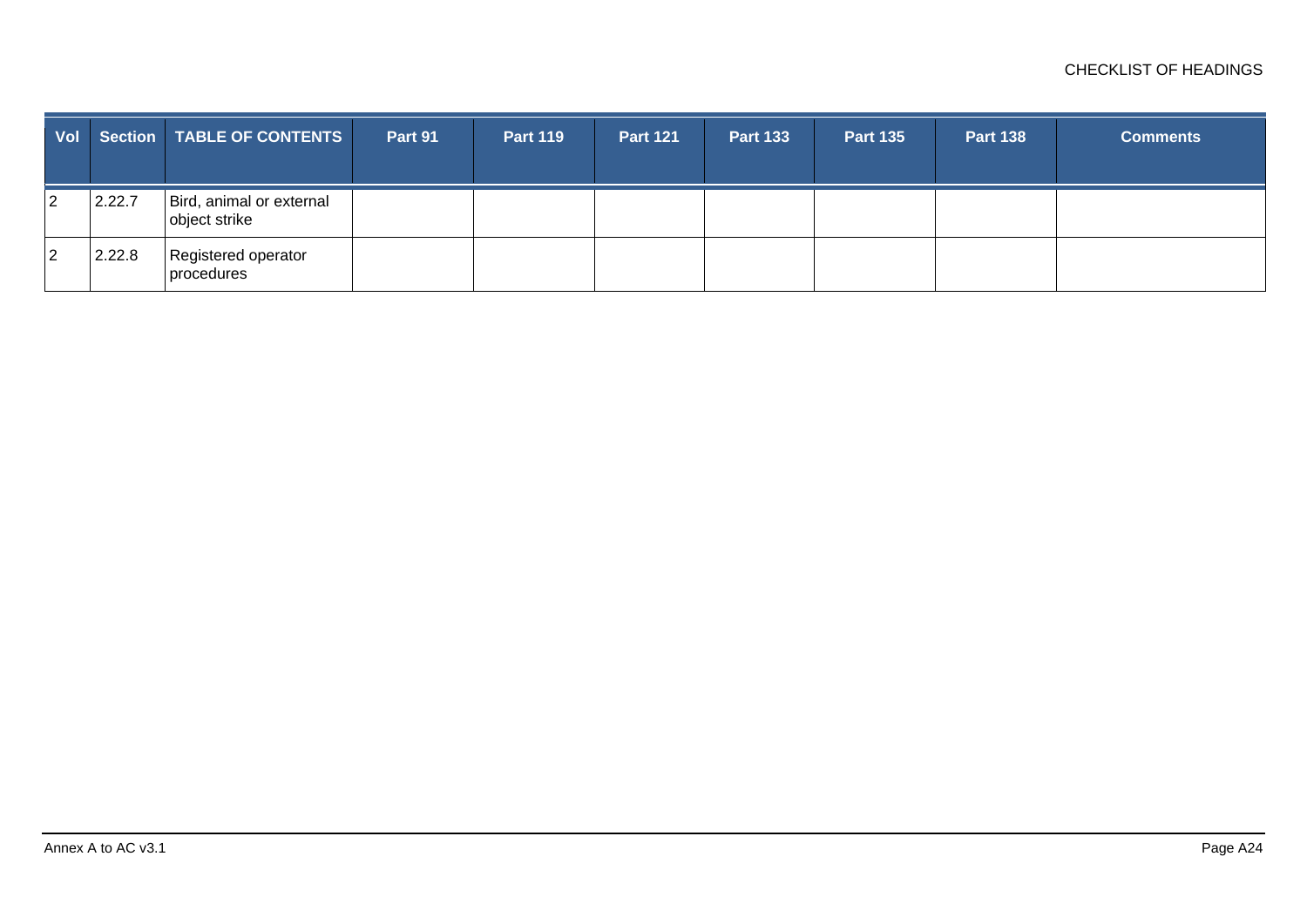## **Checklist of headings – Volume 3 - Flight planning and preparation**

| <b>Vol</b> |                                            | Section   TABLE OF CONTENTS                      | Part 91 | <b>Part 119</b> | <b>Part 121</b> | <b>Part 133</b> | <b>Part 135</b> | <b>Part 138</b> | <b>Comments</b> |  |  |  |
|------------|--------------------------------------------|--------------------------------------------------|---------|-----------------|-----------------|-----------------|-----------------|-----------------|-----------------|--|--|--|
|            | Volume 3 - Flight planning and preparation |                                                  |         |                 |                 |                 |                 |                 |                 |  |  |  |
| 3          | 3.1                                        | Routes                                           |         | 119.205(1)(h)   |                 |                 |                 | 138.155(1)(h)   |                 |  |  |  |
| 3          | 3.2                                        | Aerodromes and aircraft<br>landing areas / sites |         | 119.205(1)(h)   |                 |                 |                 | 138.155(1)(h)   |                 |  |  |  |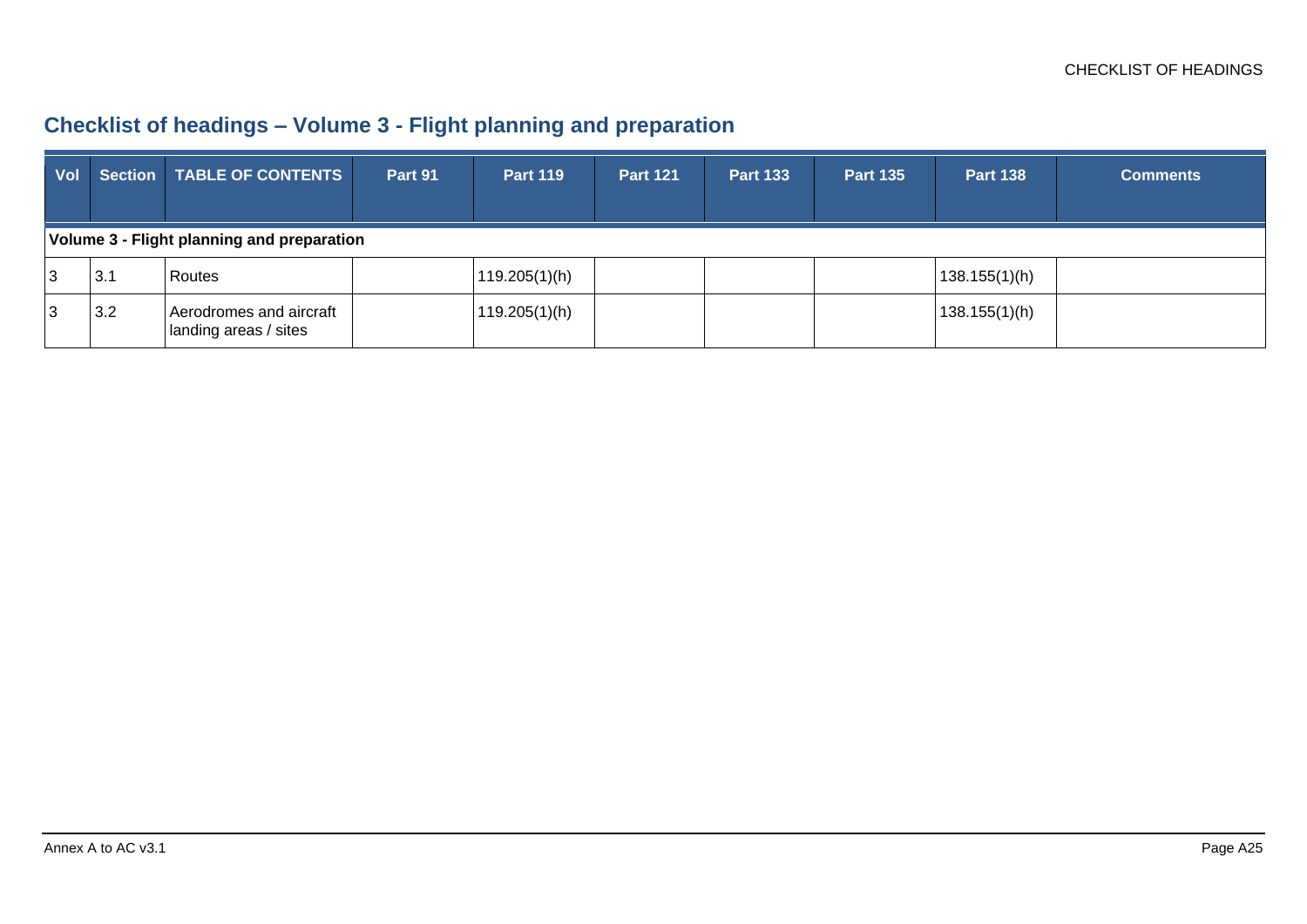## **Checklist of headings – Volume 4 - Training and checking**

| Vol |                                  | <b>Section   TABLE OF CONTENTS</b> | Part 91 | <b>Part 119</b> | <b>Part 121</b>                   | <b>Part 133</b> | <b>Part 135</b>                                              | <b>Part 138</b>                                       | <b>Comments</b> |  |  |
|-----|----------------------------------|------------------------------------|---------|-----------------|-----------------------------------|-----------------|--------------------------------------------------------------|-------------------------------------------------------|-----------------|--|--|
|     | Volume 4 - Training and checking |                                    |         |                 |                                   |                 |                                                              |                                                       |                 |  |  |
| 4   |                                  | Training and checking              |         | 119.170         | Subpart<br>121.N<br>Subpart 121.P |                 | Subpart 133.N Subpart 135.N<br>Subpart 133.P   Subpart 135.P | Division<br>138.B.5<br>Subpart 138.N<br>Subpart 138.P |                 |  |  |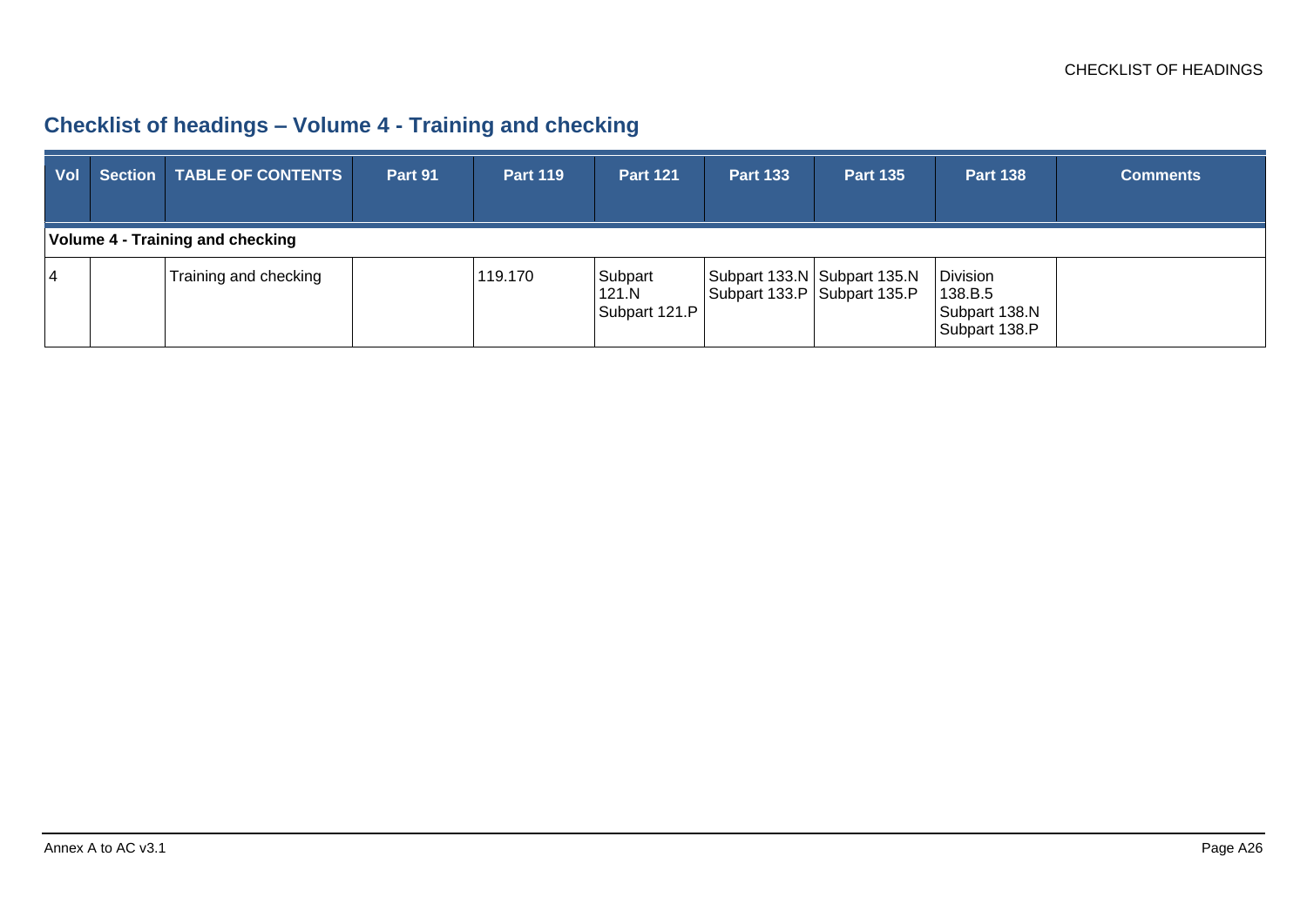#### **Checklist of headings – Volume 5 - Safety management system, human factors and non-technical skills**

| Vol             | <b>Section</b>                                                              | <b>TABLE OF CONTENTS</b>                                          | Part 91 | <b>Part 119</b>                                                | <b>Part 121</b> | <b>Part 133</b> | <b>Part 135</b> | <b>Part 138</b>                           | <b>Comments</b> |  |  |  |
|-----------------|-----------------------------------------------------------------------------|-------------------------------------------------------------------|---------|----------------------------------------------------------------|-----------------|-----------------|-----------------|-------------------------------------------|-----------------|--|--|--|
|                 | Volume 5 - Safety management system, human factors and non-technical skills |                                                                   |         |                                                                |                 |                 |                 |                                           |                 |  |  |  |
| $5\overline{)}$ | 5.1                                                                         | Safety management<br>system                                       |         | 119.190                                                        |                 |                 |                 | 138.145<br>138.155(1)(I)<br>138.140(2)(a) |                 |  |  |  |
| 5               | 5.2                                                                         | Human factors and non-<br>technical skills training<br>program    |         | 119.130<br>119.150<br>119.175<br>119.180<br>119.185<br>119.205 |                 |                 |                 |                                           |                 |  |  |  |
| $\sqrt{5}$      | 5.2.1                                                                       | Program objectives                                                |         |                                                                |                 |                 |                 |                                           |                 |  |  |  |
| $\sqrt{5}$      | 5.2.2                                                                       | Program responsibilities                                          |         |                                                                |                 |                 |                 |                                           |                 |  |  |  |
| $\sqrt{5}$      | 5.2.3                                                                       | Record keeping                                                    |         |                                                                |                 |                 |                 |                                           |                 |  |  |  |
| $\overline{5}$  | 5.2.4                                                                       | Personnel required to<br>undergo the HF / NTS<br>training program |         |                                                                |                 |                 |                 |                                           |                 |  |  |  |
| $5\phantom{.0}$ | 5.2.5                                                                       | Training program                                                  |         |                                                                |                 |                 |                 |                                           |                 |  |  |  |
| $\sqrt{5}$      | 5.2.6                                                                       | Program evaluation /<br>continuous improvement                    |         |                                                                |                 |                 |                 |                                           |                 |  |  |  |
| $\sqrt{5}$      | 5.2.7                                                                       | HF / NTS third party<br>provider                                  |         |                                                                |                 |                 |                 |                                           |                 |  |  |  |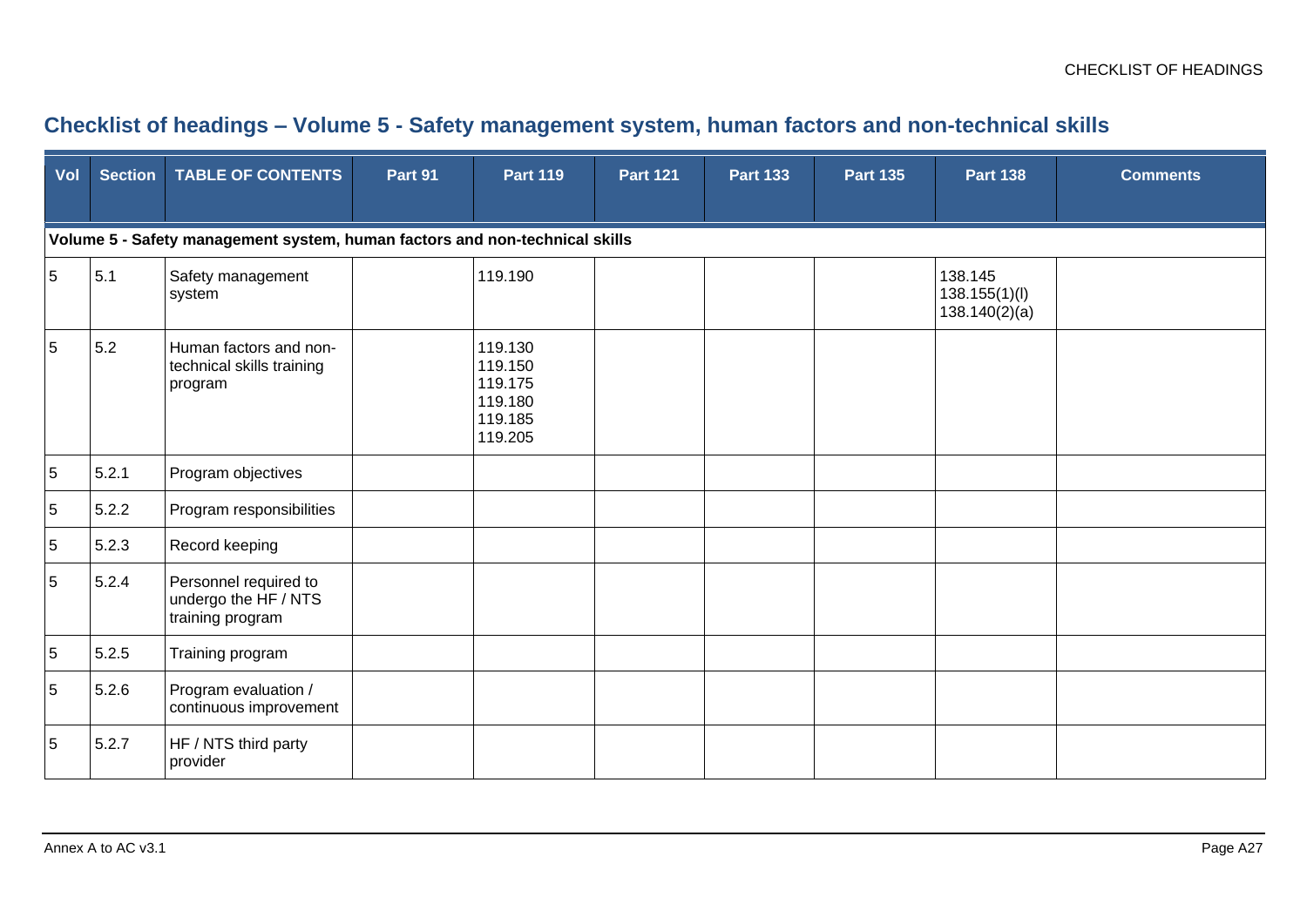## **Checklist of headings – Volume 6 - Dangerous goods**

|                            |     | Vol Section TABLE OF CONTENTS | Part 91 | <b>Part 119</b> | <b>Part 121</b> | <b>Part 133</b> | <b>Part 135</b> | <b>Part 138</b> | <b>Comments</b> |
|----------------------------|-----|-------------------------------|---------|-----------------|-----------------|-----------------|-----------------|-----------------|-----------------|
| Volume 6 - Dangerous goods |     |                               |         |                 |                 |                 |                 |                 |                 |
| 6                          | 6.1 | Dangerous goods manual        |         |                 |                 |                 |                 | 138.095         |                 |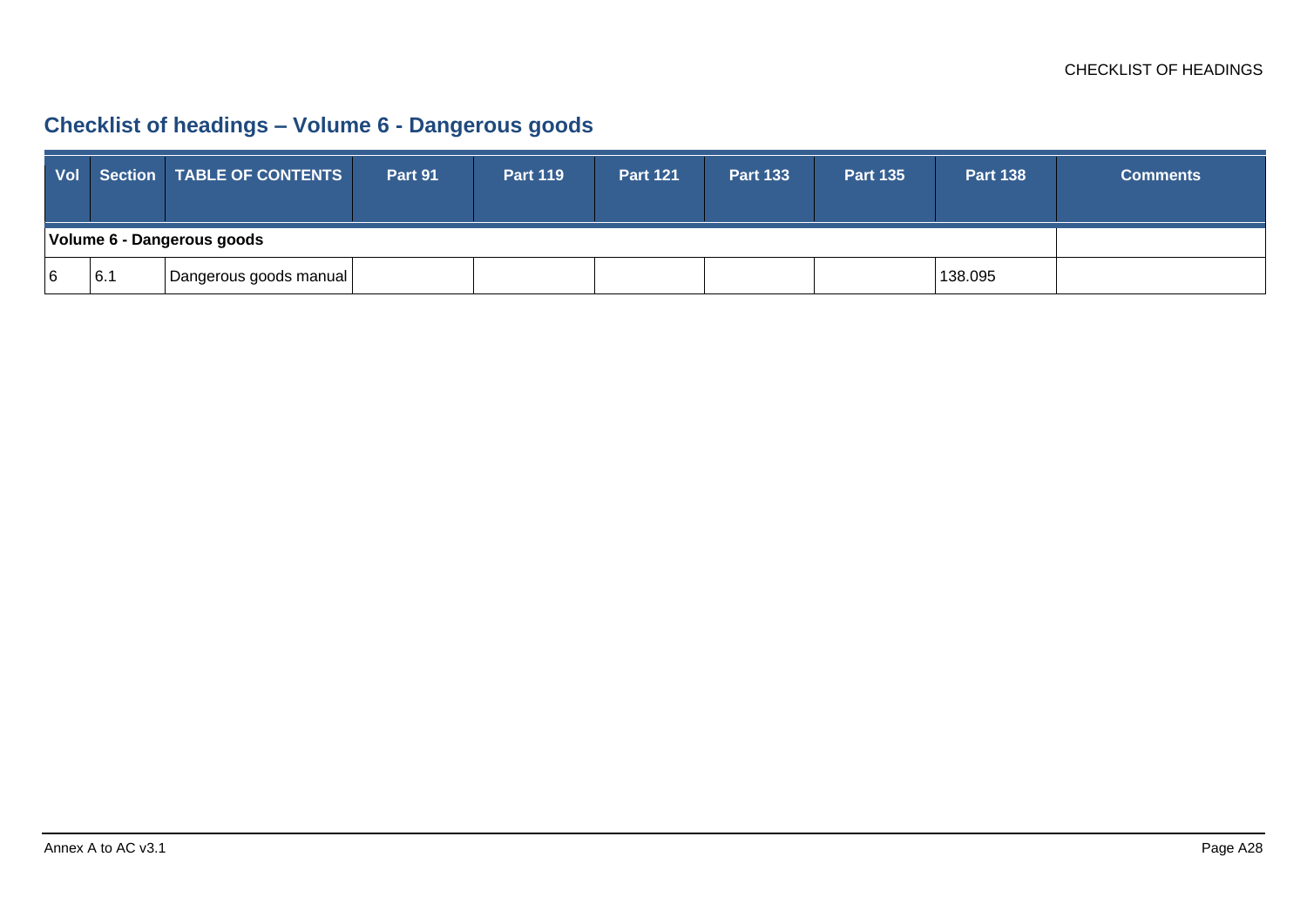## **Checklist of headings – Volume 7 - Fatigue management**

| <b>Vol</b>                    |     | Section   TABLE OF CONTENTS  | Part 91 | <b>Part 119</b> | <b>Part 121</b> | <b>Part 133</b> | <b>Part 135</b> | <b>Part 138</b>    | <b>Comments</b> |
|-------------------------------|-----|------------------------------|---------|-----------------|-----------------|-----------------|-----------------|--------------------|-----------------|
| Volume 7 - Fatigue management |     |                              |         |                 |                 |                 |                 |                    |                 |
|                               | 7.1 | Fatigue management<br>manual | 91.520  | 119.160         |                 |                 |                 | 138.095<br>138.150 |                 |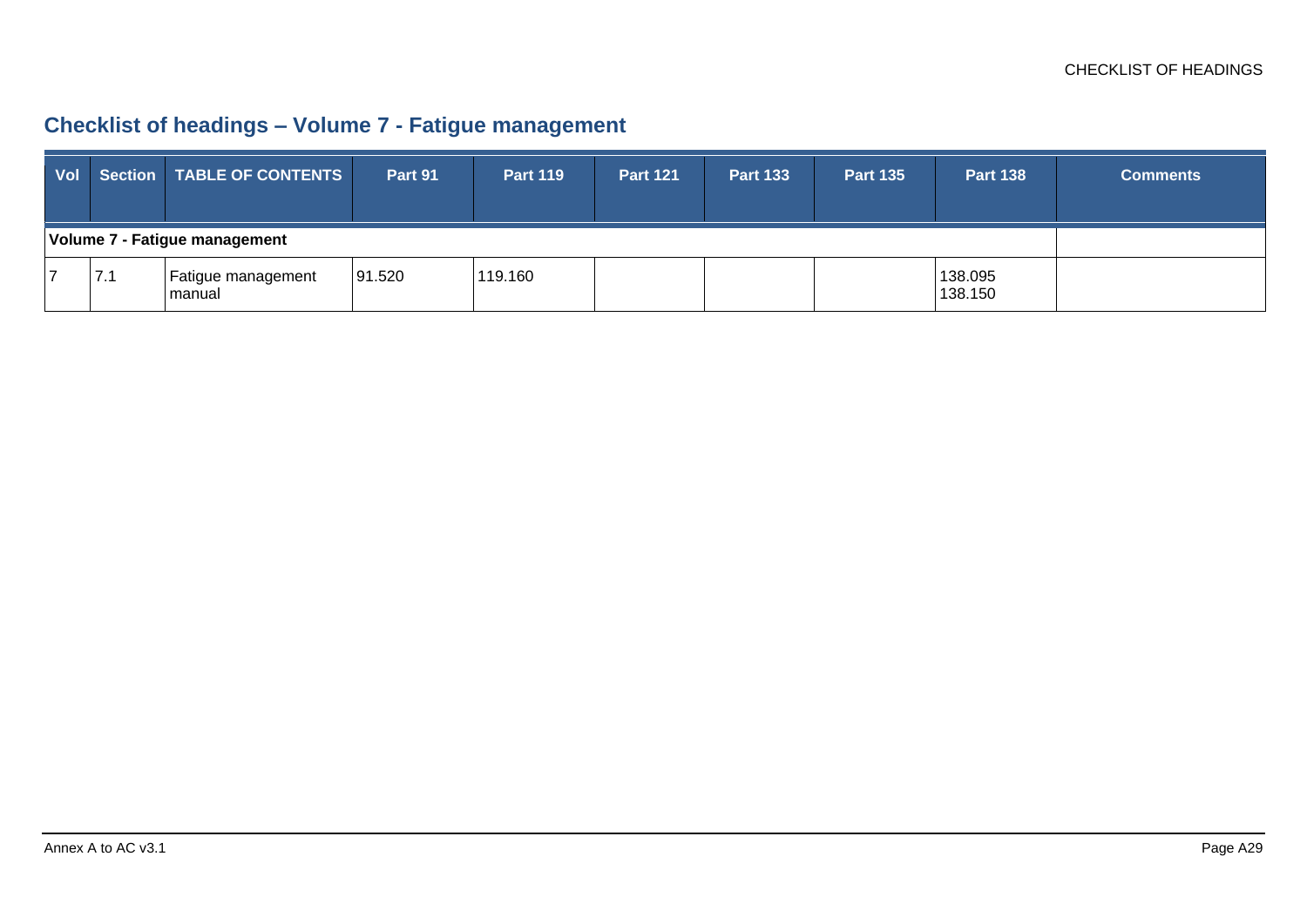### **Checklist of headings – Volume 8 - Drug and alcohol management plan**

| <b>Vol</b>                                  |     | <b>Section   TABLE OF CONTENTS  </b>          | Part 91 | <b>Part 119</b> | <b>Part 121</b> | <b>Part 133</b> | <b>Part 135</b> | <b>Part 138</b> | <b>Comments</b> |
|---------------------------------------------|-----|-----------------------------------------------|---------|-----------------|-----------------|-----------------|-----------------|-----------------|-----------------|
| Volume 8 - Drug and alcohol management plan |     |                                               |         |                 |                 |                 |                 |                 |                 |
| 18                                          | 8.1 | Drug and alcohol<br>management plan<br>(DAMP) |         |                 |                 |                 |                 |                 |                 |